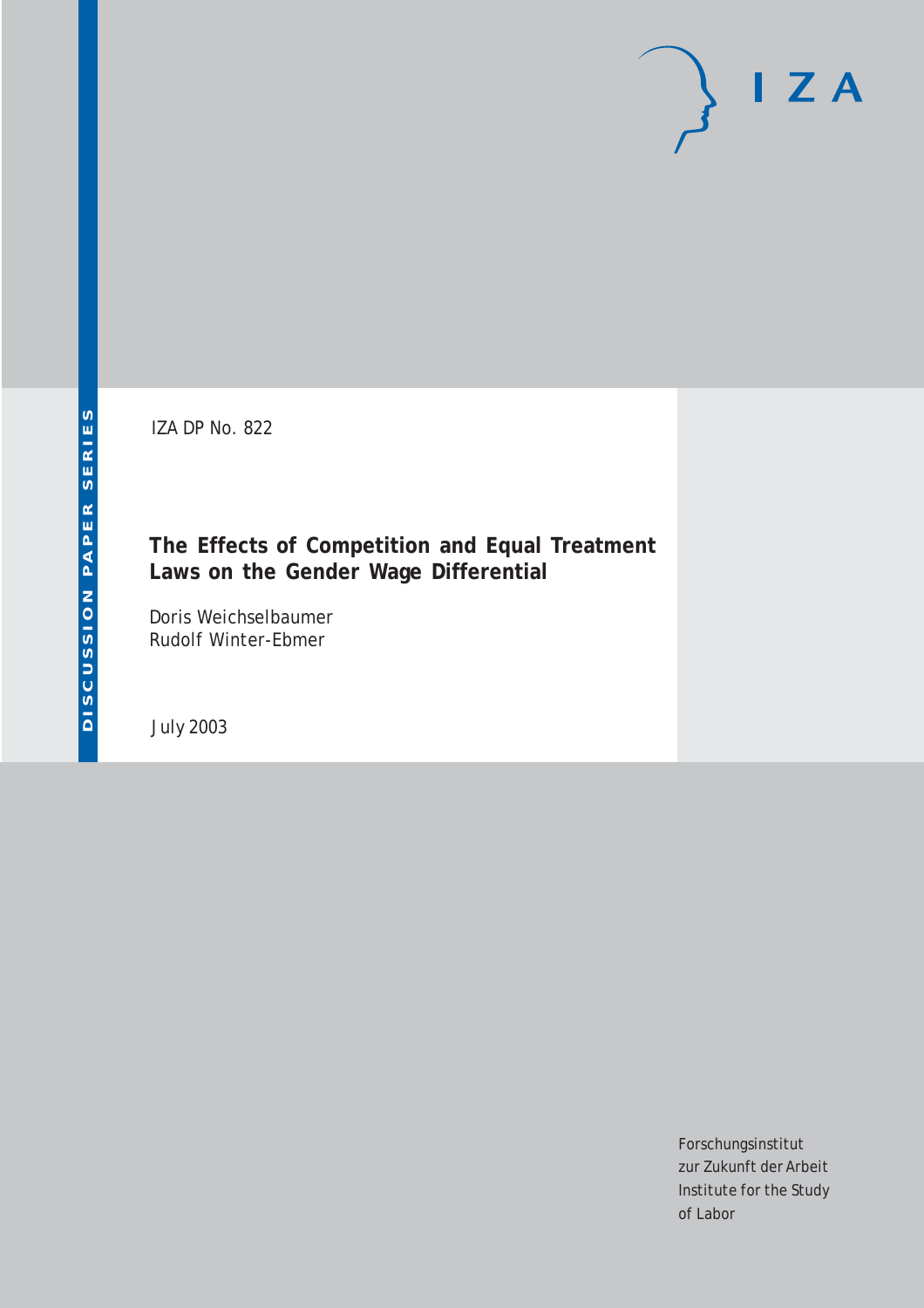# **The Effects of Competition and Equal Treatment Laws on the Gender Wage Differential**

### **Doris Weichselbaumer**

*University of Linz* 

# **Rudolf Winter-Ebmer**

*University of Linz, Institute for Advanced Studies Vienna, CEPR and IZA Bonn*

## Discussion Paper No. 822 July 2003

IZA

P.O. Box 7240 D-53072 Bonn Germany

Tel.: +49-228-3894-0 Fax: +49-228-3894-210 Email: [iza@iza.org](mailto:iza@iza.org)

This Discussion Paper is issued within the framework of IZA's research area *Evaluation of Labor Market Policies and Projects.* Any opinions expressed here are those of the author(s) and not those of the institute. Research disseminated by IZA may include views on policy, but the institute itself takes no institutional policy positions.

The Institute for the Study of Labor (IZA) in Bonn is a local and virtual international research center and a place of communication between science, politics and business. IZA is an independent, nonprofit limited liability company (Gesellschaft mit beschränkter Haftung) supported by Deutsche Post World Net. The center is associated with the University of Bonn and offers a stimulating research environment through its research networks, research support, and visitors and doctoral programs. IZA engages in (i) original and internationally competitive research in all fields of labor economics, (ii) development of policy concepts, and (iii) dissemination of research results and concepts to the interested public. The current research program deals with (1) mobility and flexibility of labor, (2) internationalization of labor markets, (3) welfare state and labor market, (4) labor markets in transition countries, (5) the future of labor, (6) evaluation of labor market policies and projects and (7) general labor economics.

IZA Discussion Papers often represent preliminary work and are circulated to encourage discussion. Citation of such a paper should account for its provisional character. A revised version may be available on the IZA website ([www.iza.org](http://www.iza.org/)) or directly from the author.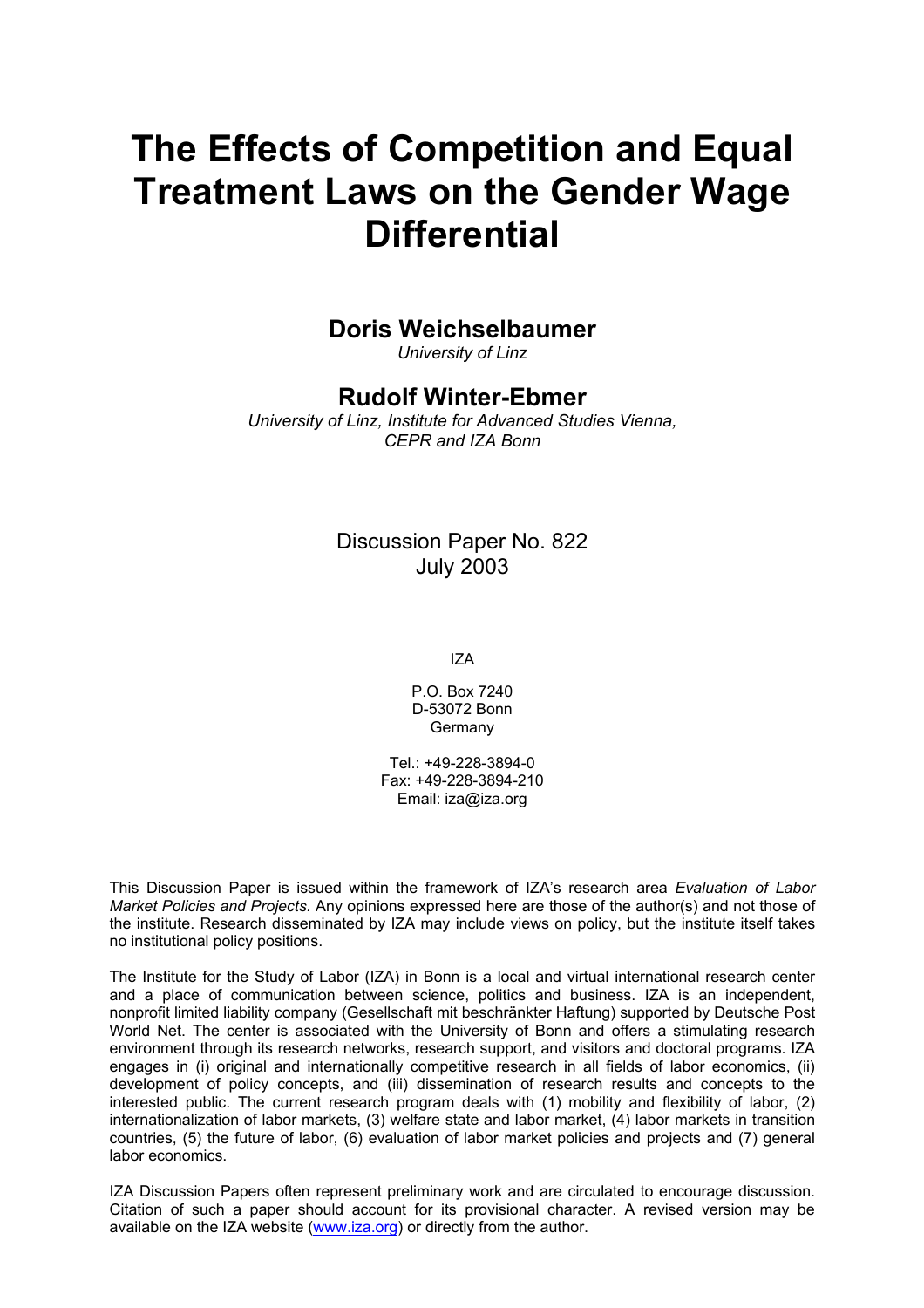IZA Discussion Paper No. 822 July 2003

# **ABSTRACT**

# **The Effects of Competition and Equal Treatment Laws on the Gender Wage Differential**[∗](#page-2-0)

This paper evaluates the impact of economic and legal variables on wage differentials between men and women. Since Becker (1957) economists have argued that competitive markets eliminate discrimination in the long run. On the other hand, practically all countries have enacted some sort of law mandating equal treatment of men and women. This paper uses a new international data set on the gender wage gap, which is constructed via a metaanalysis of existing studies. The findings show that both increased competition and the enactment of equal treatment laws reduce the gender wage gap.

JEL Classification: J16, J31, J71

Keywords: gender wage gap, competition, equal treatment law

Corresponding author:

 $\overline{a}$ 

Rudolf Winter-Ebmer Department of Economics University of Linz 4040 Linz Austria Tel.: +43 70 2468 8236 Fax: +43 70 2468 8238 Email: [Rudolf.Winterebmer@jku.at](mailto:Rudolf.Winterebmer@jku.at)

<span id="page-2-0"></span><sup>∗</sup> This research was supported by the Austrian Theodor-Körner-Fonds and the Ludwig Boltzmann-Institut for Growth Research. Josef Fersterer, David Haardt, Sandra Leitner, Martin Mauhart and Andrea Kollman provided invaluable assistance with the data collection. Thanks to Erling Barth, Francine Blau, Peter Gottschalk, Stefan Klasen, Wilhelm Kohler, Steve Machin, Ronald Oaxaca, Solomon Polachek, Ken Troske, Rainer Winkelmann as well as seminar participants at the AEA meeting (Atlanta), in Bonn, Berlin, Mannheim, St. Gallen, Bilbao, Oslo, Paris, Vienna and in Linz for helpful comments.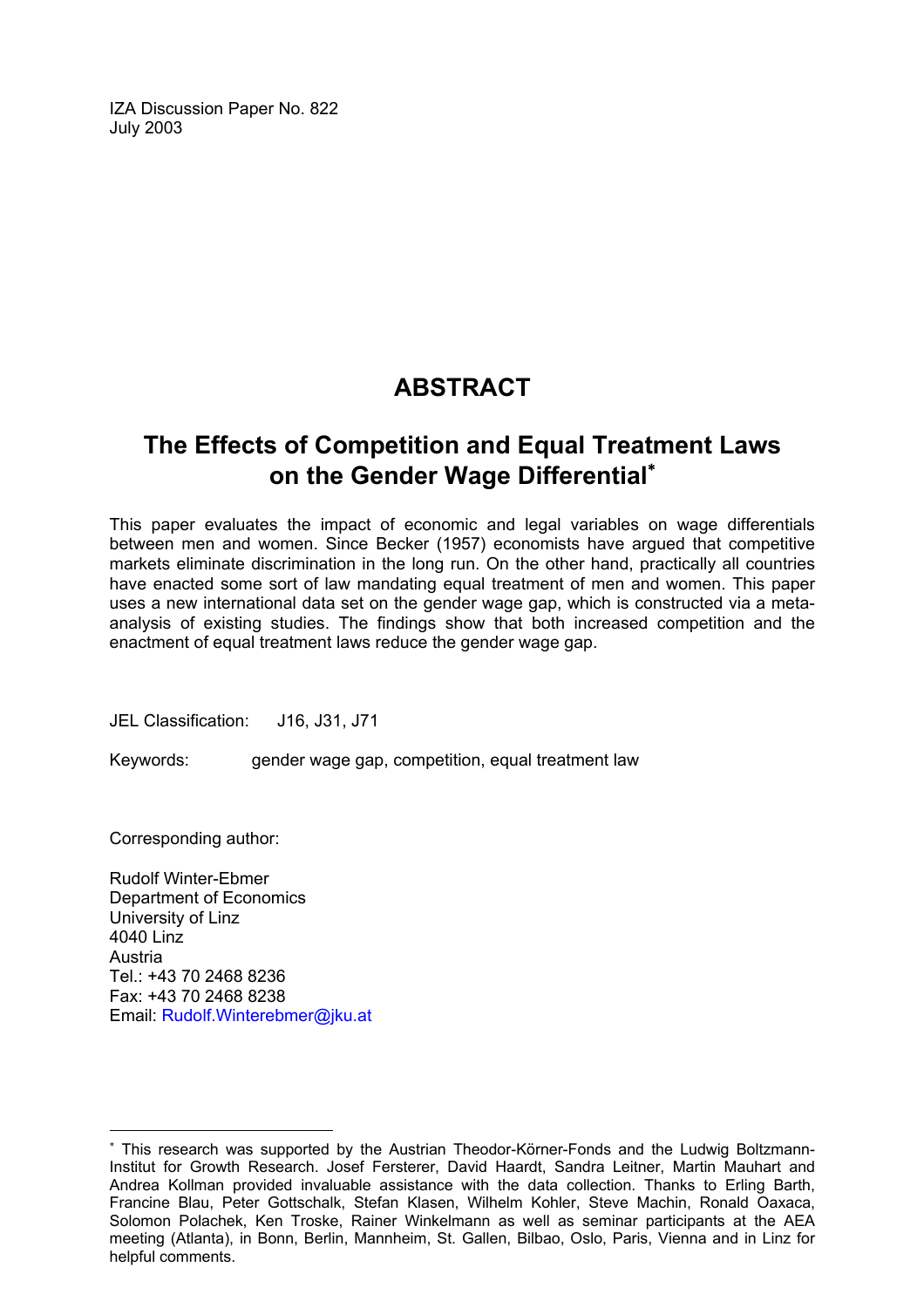## **1 Introduction**

The literature on the economics of discrimination has started with Becker's seminal study in 1957. He argued that employers (like customers or coworkers) might have a "taste for discrimination" and maximize utility, not profit, by employing preferably men and paying them higher wages. As a consequence, competition should expunge discrimination in the long run, since non-discriminatory employers can produce at lower costs. Many economists have since stressed the effect of competition on discrimination. Non-governmental organizations and politicians, on the other hand, have fought for equal treatment laws to combat discrimination. As a result such laws became increasingly common over the last decades.

While since the 70s an immense number of empirical studies has investigated the existence of gender wage gaps or discrimination for different countries, very few of these studies related these wage gaps directly to Becker's theory of the effect of competition on discrimination.<sup>1</sup> Although there have been some studies on the effects of competition in selected industries (Ashenfelter and Hannan, 1986; Black and Strahan, 2001), no broad international studies have been conducted to assess the impact of these effects. Likewise, papers on the impact of equal treatment laws generally concentrated on investigating one single country only (see e.g. Neumark and Stock (2001) for a recent U.S. survey).

To our knowledge, this is the first paper to investigate the effect of competition and equal treatment law on an international level. One reason why these highly important issues have not been examined earlier is the lack of international data. While micro data exist for most countries and allow national investigations, which have been conducted in vast numbers, international data is sparse. This study takes advantage of the fact that a large number of national studies already has been done in the past and constructs its data via the method of meta-analysis. We collect all accessible published values for gender wage gaps for different countries and make them comparable by the use of meta-regression analysis. In the metaregression analysis we use all the information on how an estimate of the gender wage gap was obtained: for example, we assess the impact of different empirical methodologies the researchers have used or the kind of data they had access to. This rich data set is subsequently

<sup>&</sup>lt;sup>1</sup> See Altonji and Blank (1999) for a recent overview of research on gender (and race) differentials in the labor market. Costumer discrimination has been studied mainly for sports markets (Kahn, 1991), but also for other markets (Holzer and Ihlanfeldt, 2001).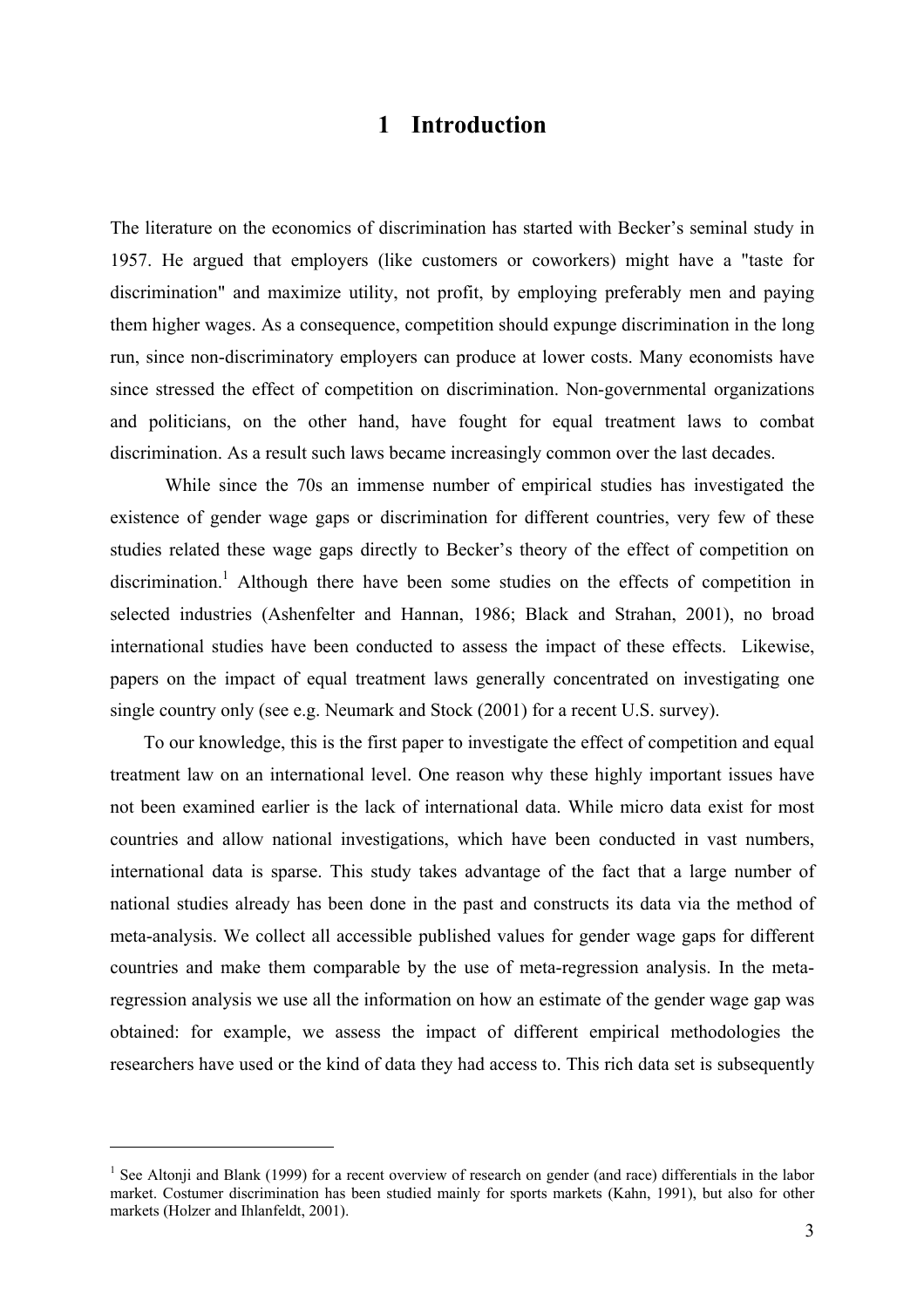supplemented with information on competition and equal treatment laws, which allows us to investigate, how big the often-proclaimed impact of these two factors really is.

# **2 Why are there international differences in the gender wage gap?**

To our knowledge Blau and Kahn (1992, 1996, and 2003) are the only authors who previously investigated the gender wage differential on a broad international level.<sup>2</sup> Their particular interest is to analyze how general wage inequality and wage-setting institutions affect the observed gender wage gap in a country. To examine this issue in their 1992 and 1996 papers they use micro data from the International Social Survey Program (ISSP) and decompose international differences in the gender wage gap into a part due to gender specific factors and a part due to differences in the pay structure. They show that the general wage inequality in a country has a quantitatively big effect on the gender wage gap, since women are typically on the lower end of the wage distribution. In their 2003 paper they regress various gender gaps on wage inequality and female labor supply and find, that a more compressed male wage structure as well as a lower female net supply leads to lower gender pay gaps. Moreover, collective bargaining reduces the wage differential.

In our study we focus on two other factors, which might affect the gender wage gap: competition and equal treatment legislation.

#### **2.1 Competition and discrimination**

In his seminal work (1957) Becker argued that employers can have a "taste for discrimination".<sup>3</sup> To indulge their tastes, these utility maximizing entrepreneurs pay men higher wages and hire fewer women than would be profitable. Since non-discriminatory firms make higher profits they should compete discriminators out of the market in the long run. If there is market power, however, owners of firms with a large market share earn higher profits than their competitive counterparts, which allows them to continue "consuming"

 $2$  Antecol (2002) conducted a "quasi-international" study where she compared the gender wage gaps of US immigrants of different ethnic origins with the wage gaps in their respective countries.

<sup>&</sup>lt;sup>3</sup> Becker also analyzes coworker and customer discrimination.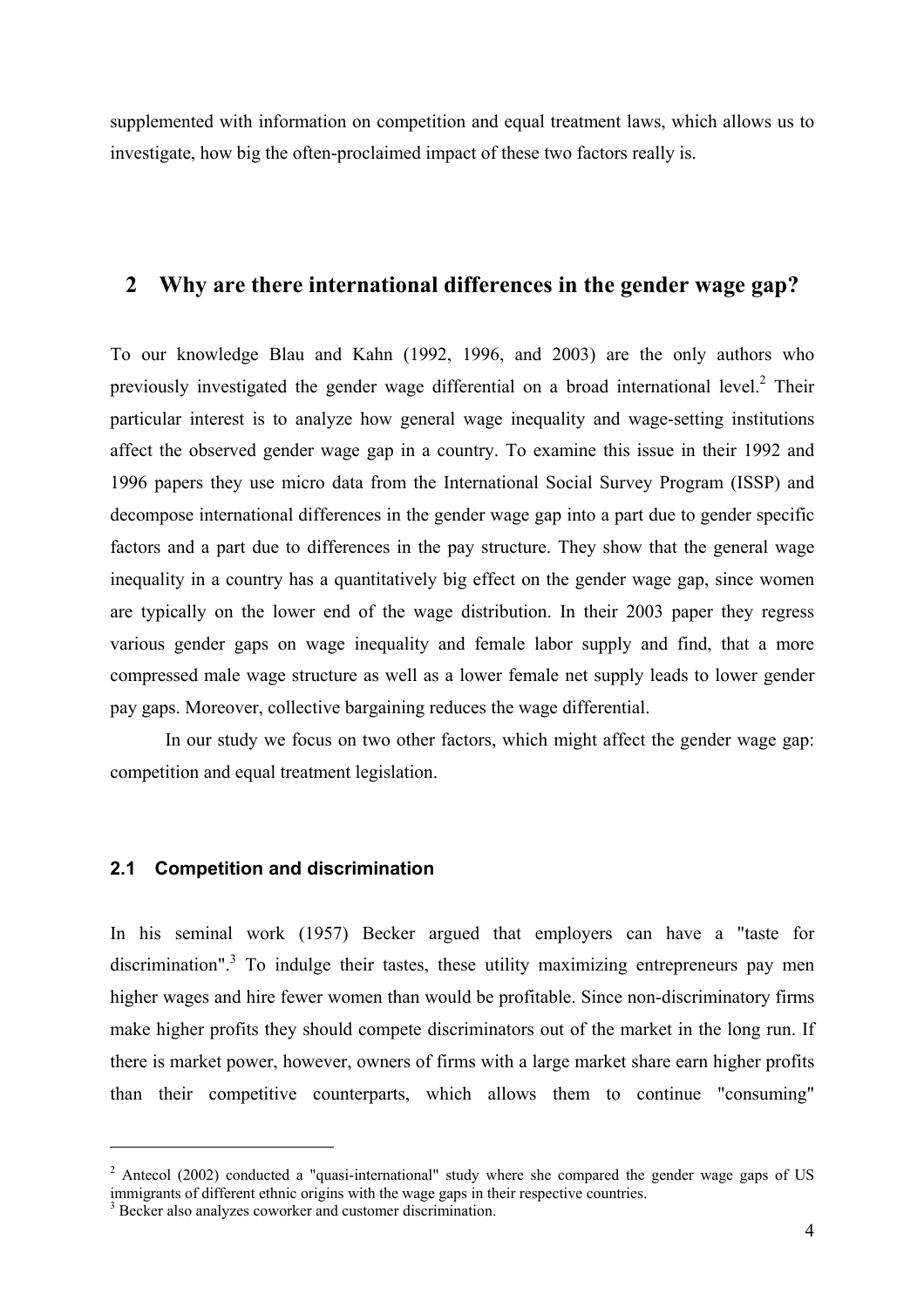discrimination. When managers and owners are not the same person, monitoring of managers by capital owners will increase with competition and give managers less opportunity to forgo profits for discrimination. If market power is high, however, discriminating managers are more likely to go unnoticed. Likewise, in a regulated industry, firms are often not allowed to make excessive profits; in such a case, managers can hide part of these excessive profits from the regulatory body by consuming them in form of discrimination.

A number of studies have investigated the effect of market competition on discrimination. Ashenfelter and Hannan (1986) analyzed the effect of market concentration in the banking industry. The advantage of this sector is the geographically limited nature of competition, which allows for variability in the degree of concentration within one industry. They found a negative and significant impact of market concentration on the share of female employees in one firm.<sup>4</sup> Black and Strahan (2001) recently investigated the banking sector further and tested the effect of deregulation in this industry. Their results show that deregulation caused male wages to fall much stronger than female wages, which indicates that in the previously protected market rents were mainly shared with men. Another study by Black and Brainerd (1999) looks at the effect of increased competition on women's relative wages where they compare the effect of trade in concentrated and unconcentrated sectors. They demonstrate that an increase in product market competition due to international trade reduces the gender wage gap. Hellerstein et al. (2002) examine profitability and sex composition of a firm's workforce and find that among firms with high market power, those with a large share of female employees obtain higher profits. However, no evidence is found that discriminatory firms are punished through lower growth nor are ownership changes related to the gender composition of the workforce.<sup>5</sup>

To our knowledge no international investigation of the effect of competition on the gender wage differential has been conducted so far.

#### **2.2 Equal treatment law**

 $\overline{a}$ 

For anglo-saxon countries there is an established literature looking at the impact, fairness and adequateness of equal treatment laws. Neumark and Stock (2001) review and extend the U.S. literature on the impact of equal pay laws by taking state-level anti-discrimination laws into

<sup>&</sup>lt;sup>4</sup> The authors also give an overview over earlier studies on the effect of competition on discrimination.

Winter-Ebmer (1995) looked at the effect of labor market concentration (monopsony) on the gender wage gap.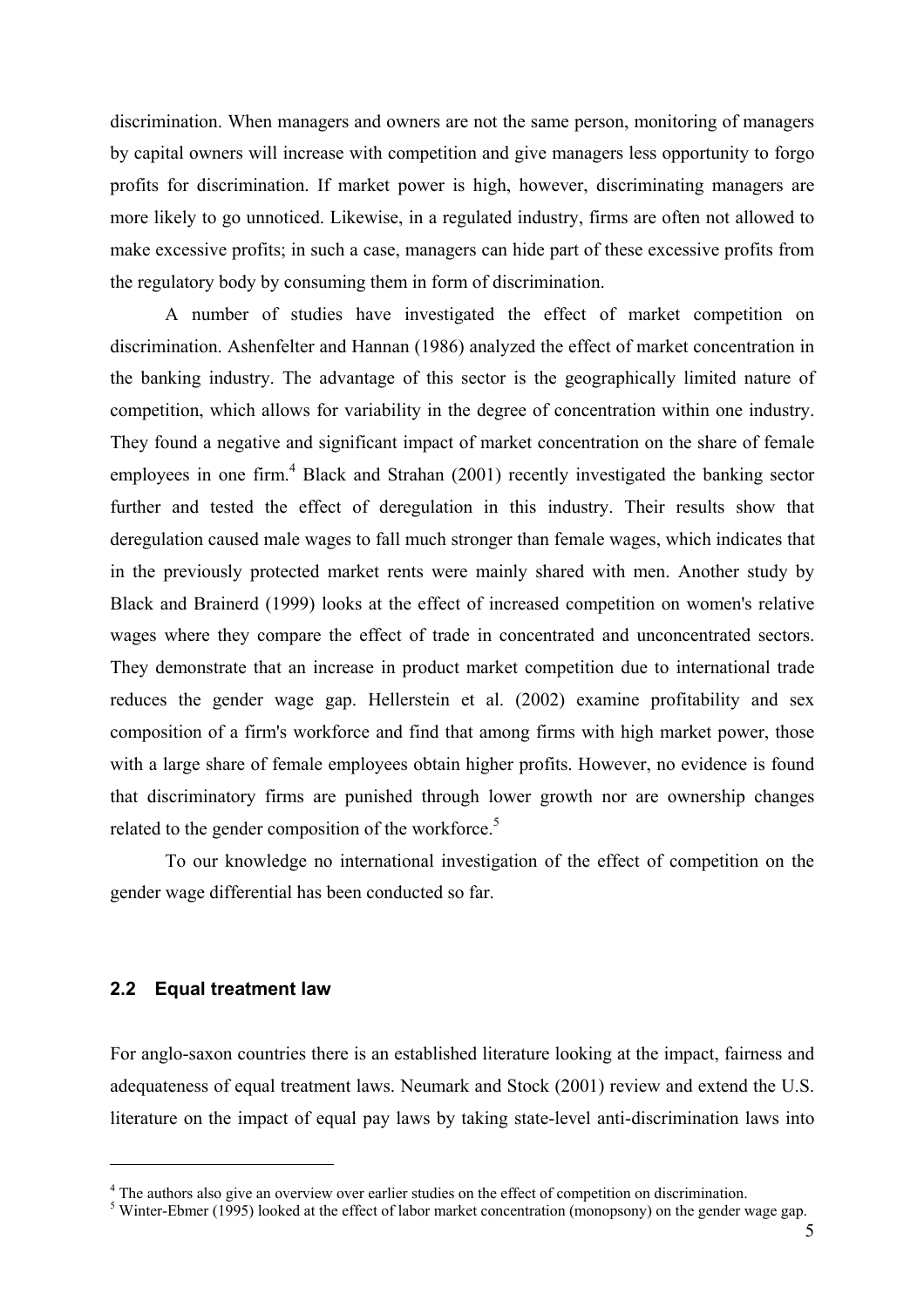account. They conclude that these laws boosted relative earnings of female workers, but led to a decline of relative employment rates. Gunderson (1994) gives an overview over the effects of national equal treatment laws for Canada, Britain, Australia and the US. International comparisons are much more difficult to find. Obviously, an international comparison of regulations protecting women from discrimination is difficult because of fundamental differences in national institutions and legislation. However, the existence of international conventions, such as the CEDAW and the ILO conventions, allows such a comparison nevertheless.

The Convention on the Elimination of All Forms of Discrimination Against Women (CEDAW) has been adopted by the UN General Assembly in 1979 and progresses earlier human rights conventions by addressing the specific nature of discrimination against women and aiming at "all forms" of disadvantages women suffer. With ratification, states commit themselves to undertake a number of measures to end discrimination, e.g. to adopt the principle of equality of men and women in their legal system and to establish institutions to guarantee the protection of women against discrimination by persons, organizations or enterprises. Furthermore, state parties regularly have to report to a committee, which monitors states' compliance with the convention and asserts which measures to combat discrimination a state still has to take.<sup>6</sup>

Similarly, the ILO (International Labour Organization in Geneva) sets international labor conventions which states have to ratify before they become legally binding. Either states must adopt national labor laws to fulfill the conventions, or, in some countries, the conventions are directly binding on employers and workers. Concerning equal treatment of men and women, two conventions are directly applicable: the Equal Remuneration Convention (C100) was adopted in 1951 and demands equal pay for work of equal value. It directly aims at combating discrimination against women in wages. The Discrimination (Employment and Occupation) Convention (C111) is slightly more general and was adopted in 1958. It prohibits different forms of discrimination (access to training, employment, conditions of employment etc.) on grounds of sex, race, ethnic background, religion, political opinion or social origin.

The CEDAW and the ILO conventions have sometimes been criticized as having no substantial meaning ("no teeth") since the organizations setting these standards have no means

<sup>&</sup>lt;sup>6</sup> Despite the achievements of CEDAW (for an overview see Schöpp-Schilling, 1998), the convention has some obvious limitations to its efficiency. For example, it can be ratified with a large number of reservations, which in part are substantial, and there are no sanctions. With the optional protocol, however, the previous handicap that no individual complaints to the committee were allowed, was eliminated in the year 2000.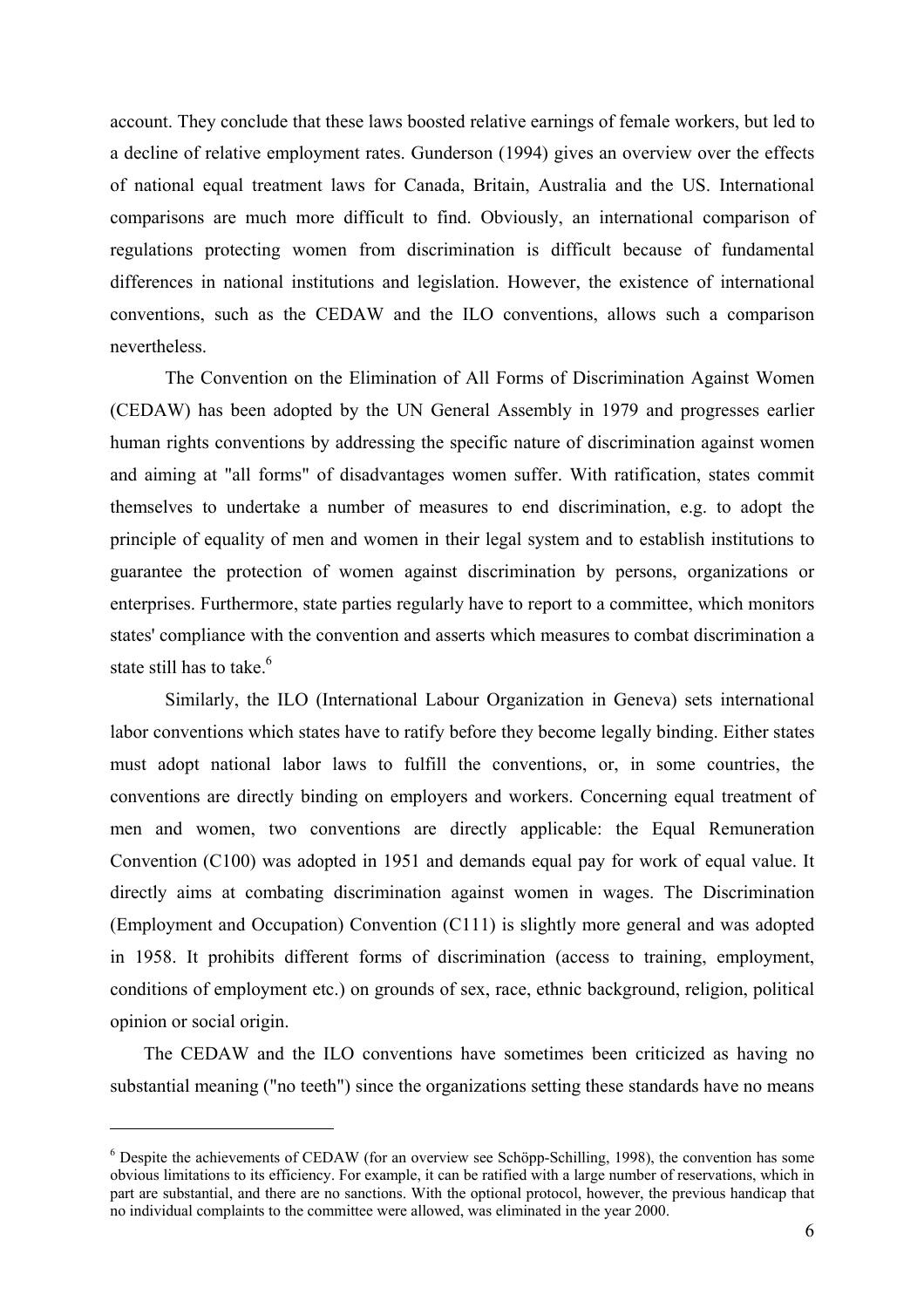to actually enforce them. Chau and Kanbur (2001), however, demonstrate that the ratification of an ILO convention is not random. The authors conclude that costs of ratification actually do exist and that ratification leads to higher domestic standards.<sup>7</sup> Bookmann (2001) also looks at the ratification of ILO conventions and finds marked differences in the timing of signing such conventions: In industrialized countries, after 3 (20) years 10% (40%) of conventions are ratified, developing countries ratify after 3 (20) years only 2% (15%); i.e. there is significant variation in signing such conventions. Generally, political constellations as well as the implicit costs of signing determine the ratification of a convention.

Besides ILO C100 and C111, which explicitly aim at combating discrimination, ratification of two additional conventions was included in our study. As Chang (2000) notes, these labor standards aim at "protecting women generally because of their sex, based on attitudes toward their capabilities and appropriate role in society" (p. 1672). In particular, these are convention 45, which prohibits women's underground work, and C89, which prohibits women's night work. Contrary to ILO C100 and C111, which combat discrimination, these regulations in fact restrict women's occupational choices and represent a work ban against women in certain jobs. Consequently, it is expected that these regulations, contrary to the others, *increase* the observed gender wage differential. Our variable "work ban index" counts how many of the two conventions a state had signed at a certain point in time.

## **3 Data and research method**

The data for this study comes from our meta-analysis on the gender wage gap (Weichselbaumer and Winter-Ebmer, 2002) for which we collected all accessible published estimates of the gender wage gap. In November 2000 we searched the Economic Literature Index for any reference to: "(wage\* or salar\* or earning\*) and (discrimination or differen\*) and (sex or gender)". This search strategy led to 1541 references; in a first step we excluded theoretical papers. Among the remaining studies, only those estimates of papers were included in the meta data where authors controlled for differences in endowments of men and women. This could simply be done by including a sex dummy in a wage regression or - as in most cases - by conducting a Blinder-Oaxaca wage decomposition.

 $<sup>7</sup>$  The ILO labor standards have become prominent in discussions on international trade and trade policies of the</sup> World Trade Organization (see Brown, 2001, for a survey). Singh (2001) gives a survey over the vast theoretical literature in the field.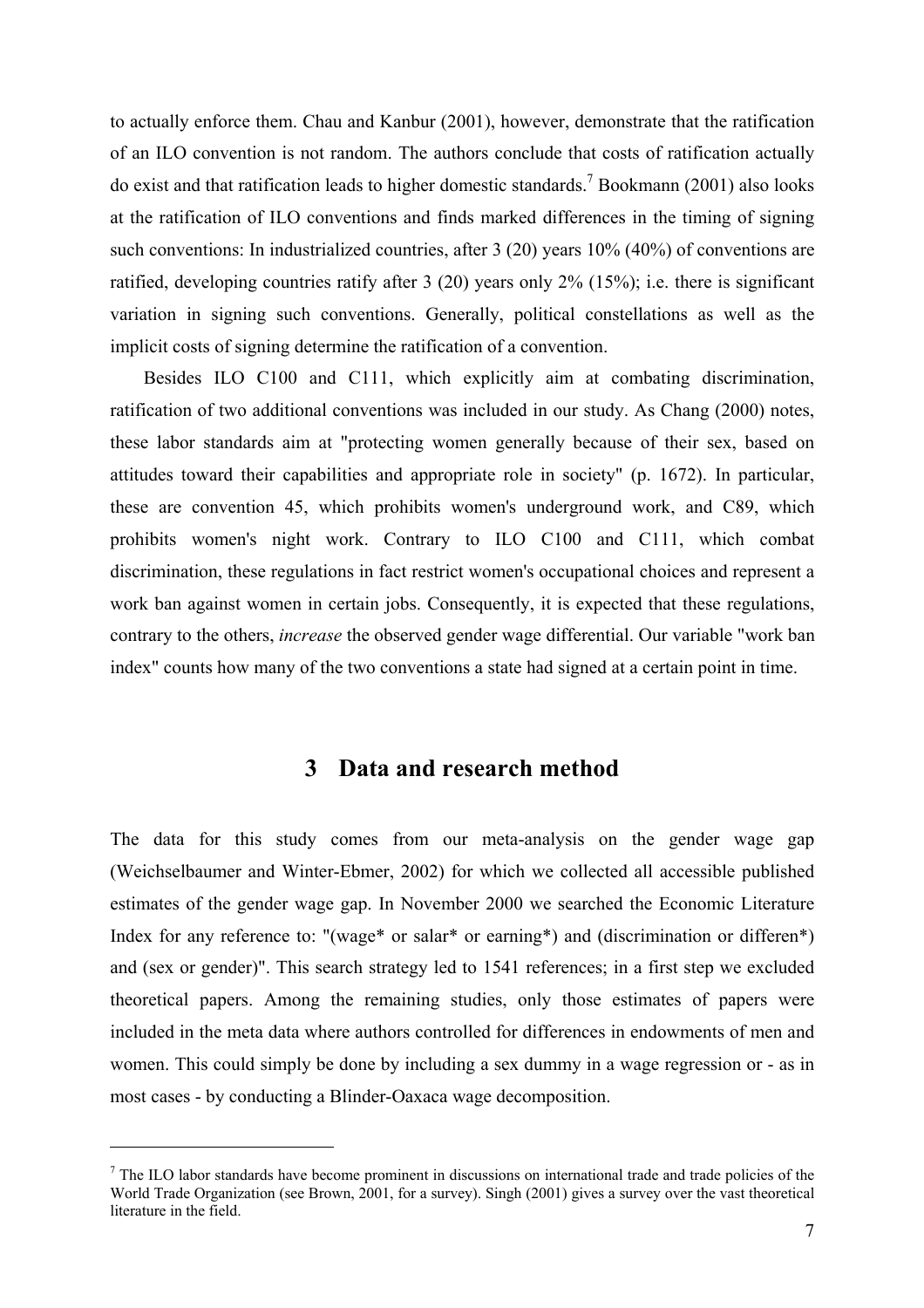The Blinder-Oaxaca decomposition allows that productive characteristics of men and women are rewarded differently by estimating wages for the different groups g, males and females, separately:

$$
W_{gi} = \beta_g X_{gi} + \varepsilon_{gi},\tag{1.2}
$$

where  $g = (m, f)$  represents the two sexes;  $W_{gi}$  is the log wage and  $X_{gi}$  the control characteristics of an individual i of group g.

The total wage differential between men and women can then be decomposed into an explained part due to differences in characteristics and an unexplained residual. The difference in mean wages can be written as:

$$
\overline{W_m} - \overline{W_f} = (\overline{X_m} - \overline{X_f})\hat{\beta}_m + (\hat{\beta}_m - \hat{\beta}_f)\overline{X_f} \equiv E + U, \qquad (1.3)
$$

where W<sub>g</sub> and X<sub>g</sub> denote the mean log wages and control characteristics of group g and  $\hat{\beta}_g$ represents the estimated parameters from equation (1.2). While the first term stands for the effect of different productive characteristics (the endowment effect E), the second term represents the unexplained residual U, which is due to differences in the estimated coefficients for both groups and is often referred to as "discrimination effect". In the following we will concentrate on the explanation of this unexplained residual U, which - like the coefficient of a sex dummy in a wage regression - we will call the "*gender wage residual*".

For the meta data set we collected all estimates for gender wage residuals, dummies as well as the unexplained gender wage gap U from Blinder-Oaxaca decompositions and its derivatives.<sup>8</sup> In total, 263 papers provided us with the respective estimates for differences in wages of men and women with identical characteristics in 62 countries. The meta data cover a time span from 1963 to 1997. Obviously, the collected estimates are based on different data sets with their specific characteristics; also different methods and specifications have been used to gain the results. However, meta-regression analysis allows to evaluate the effect of different data characteristics and econometric methods on the result reported by the use of a simple regression, where the gender wage residual is explained by the characteristics of the concerned study (Stanley, 2001). Using this method, we could estimate what each paper would have reported if a standard method and data set had been used and make the results comparable.

<sup>&</sup>lt;sup>8</sup> For extensions of the B-O decomposition see e.g. Brown et al. (1980), Reimers (1983), Cotton (1988), and Neumark (1988).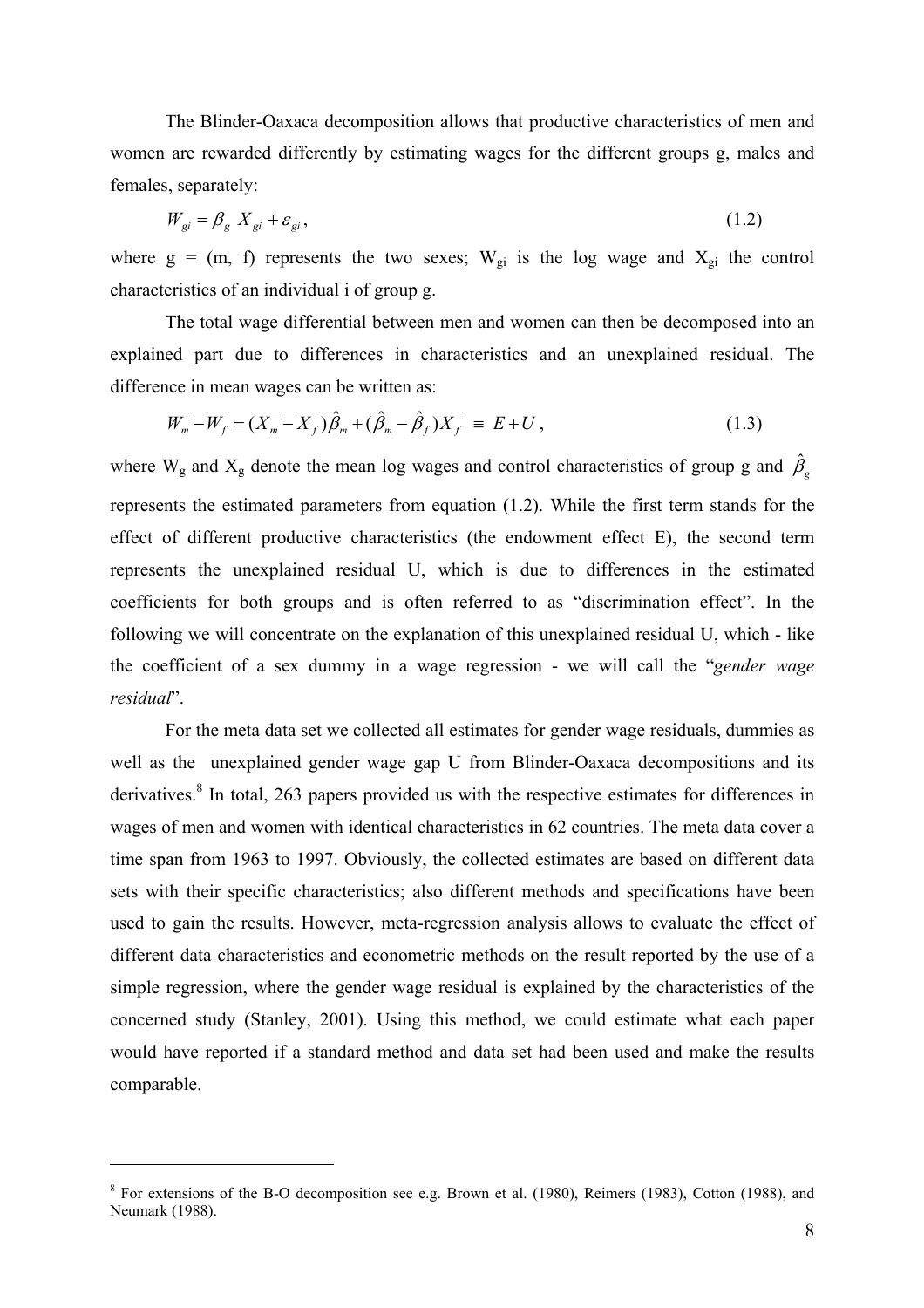#### **Competition**

Typically in industry studies, four-firm concentration ratios or Herfindahls are used as indicators for competition in an industry. For an economy at large, such measures are not available. Therefore, we use the Index of Economic Freedom assembled by the Fraser Institute, Vancouver (Gwartney, et. al, various years). This index has the explicit aim to measure economic freedom, which is characterized by a lack of regulation, no government intervention in markets and, generally, a high degree of competition. The index comprises seven sub-components: size of government, structure of the economy and the use of markets, price stability, freedom to use alternative currencies, property rights, freedom in international exchange and freedom in financial markets. It also includes the mean tariff rates as a part of the international exchange section. The index has been designed to capture the degree of economic freedom in a society and has been used in many studies to explain development and growth.<sup>9</sup> The index is available for 1970 up to 1999 for every five years; we use interpolated values to match our data. $10$ 

#### **Equal treatment law**

 $\overline{a}$ 

Data for the ratification of CEDAW were obtained from Wistat, Women's Indicators and Statistics Database, Version 4, by the United Nations. Since some reservations substantially devalue ratification, these were taken into account in the coding of the corresponding variable. While article 2 is fundamental to the convention, reservations to other articles are less crucial.<sup>11</sup> Data on ratification of ILO conventions were taken from the ILOLEX web-page.<sup>12</sup>

<sup>&</sup>lt;sup>9</sup> Academic publications using the Economic Freedom index are listed under the following URL: www.freetheworld.com/papers.html

<sup>&</sup>lt;sup>10</sup> In a previous version we have also tried tariff rates (trade taxes as a percentage of revenues) as a measure for protection from foreign competition using data from Frankel and Rose (2001). This indicator has the disadvantage that its importance and relevance varies by country size, because larger countries typically have a lower share of foreign trade. Moreover, the amount of intra-country competition is totally ignored. Berik et al. (2002) use import penetration as a competition indicator in the analysis of gender wage gaps in Korea and Taiwan and fail to find the expected effect which might be due to their flawed competition indicator.

 $11$  See data appendix for respective coding.

<sup>12</sup> http://webfusion.ilo.org/public/db/standards/normes/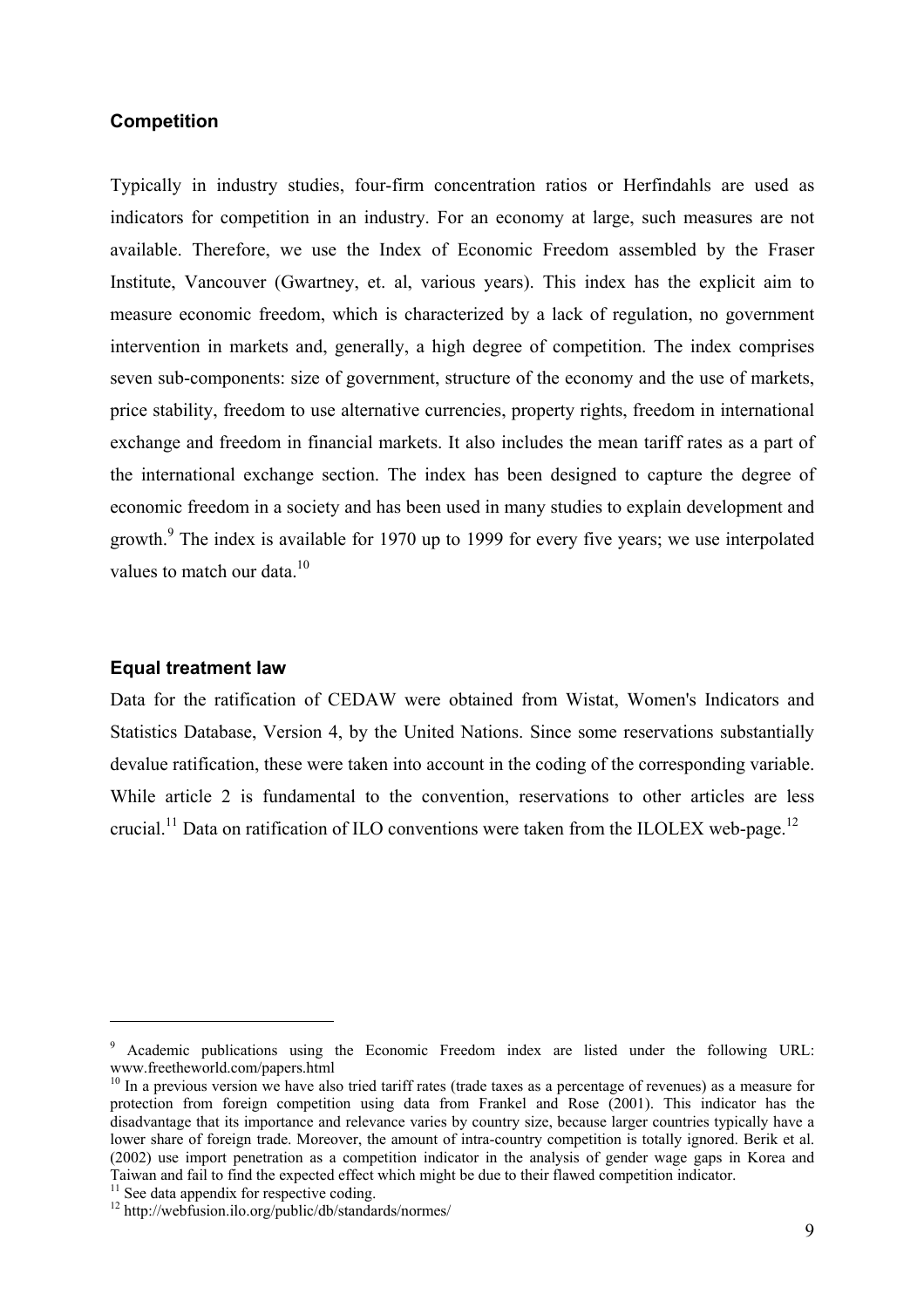#### **4 Results**

Figure 1 shows that in the raw data, in fact, a negative correlation exists between the degree of economic freedom in a country at a point in time and the calculated gender wage residual. To explore this relation more formally, we use the technique of meta-regression analysis. In a first step, we estimate a meta-regression model following Stanley and Jarrell (1998) including a list of variables, which characterize the data and econometric technique the authors used as well as a time trend.<sup>13</sup>

To examine whether competition and equal treatment laws can explain gender wage residuals internationally, we extend this simple meta-regression by including variables for competition, equal treatment laws and other country-specific socio-economic factors. As we have several observations per country and period, we weigh the data to give each countrytime cell an equal weight. Moreover, a clustering approach is used to correct for possibly downward-biased standard errors. A negative correlation between equal treatment laws and the gender wage residual could also be caused by endogeneity of the political variables. Therefore, in the next section, we use IV techniques to control for this problem. Finally, we have to address a major problem of meta-regression-analysis: are all data points equally reliable? So far we treated all data points alike; however, one might want to account for the different quality of the underlying research by using an appropriate weighting scheme. We suggest several such schemes in the final section.

#### **4.1 The effect of laws and competition on the gender wage gap**

 $\overline{a}$ 

As ratification of the ILO conventions C100 and C111 highly correlate (0.75) with each other, we present results based on C111 only in Table 1 and results based on an "equal treatment law index" which adds up the ratification of CEDAW, ILO C100 and C111 in Table 2.

The first Column in each of these Tables presents a base specification, where we include only the meta-regression variables describing the characteristics of the individual gender wage gap study i (i.e., method, data characteristics etc.), our variables for equal treatment law and competition as well as a time trend. In the next two Columns we

<sup>&</sup>lt;sup>13</sup> See Weichselbaumer and Winter-Ebmer (2002) for a more detailed description and for specification and robustness checks. The included meta-regression-variables are: 14 variables for data set selection (like data source, restricted data set to never-married individuals, minorities, etc.), 9 variables for econometric methods (like Blinder-Oaxaca, dummy variable approach, use of IV or Heckman sample selection or panel data methods),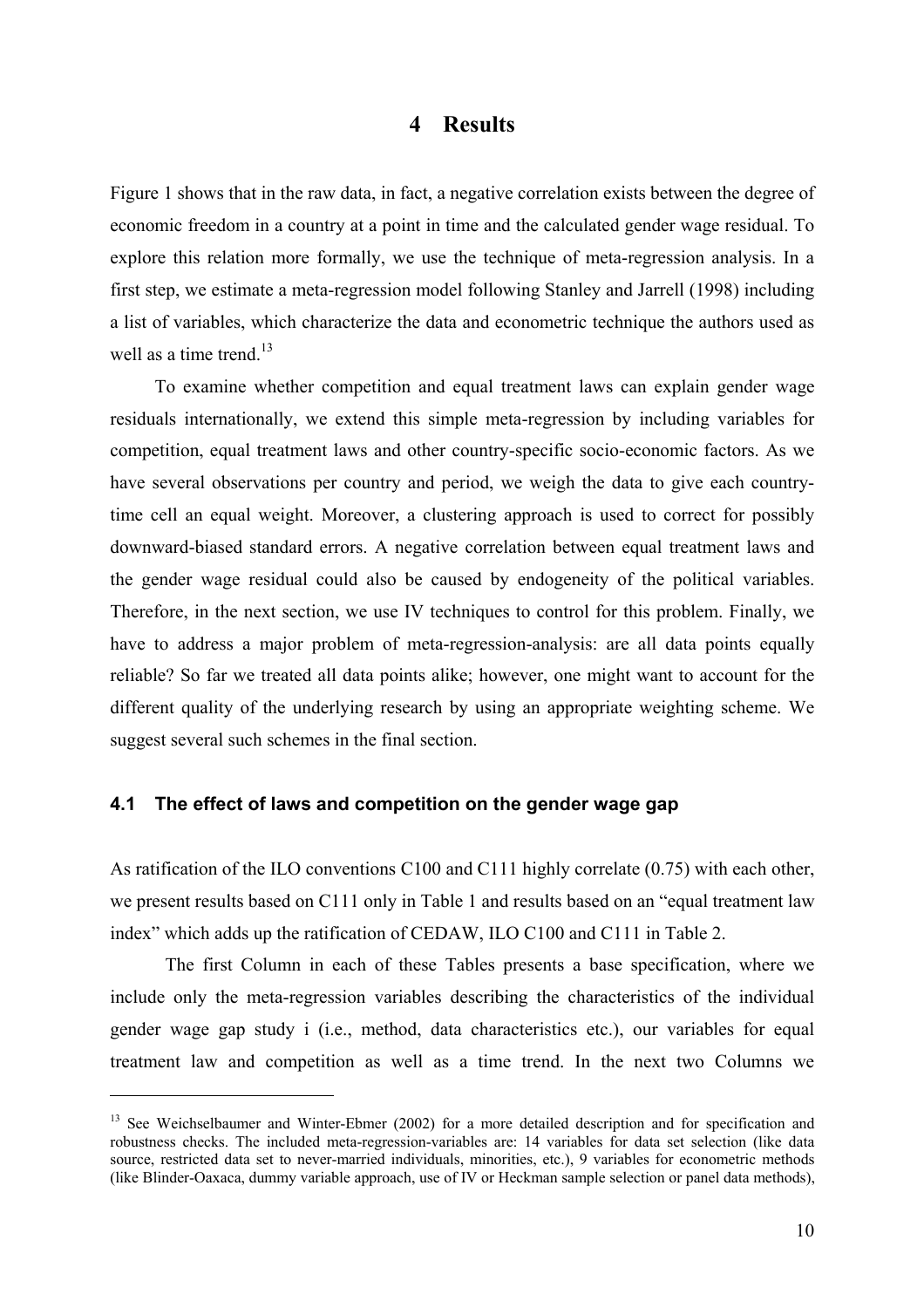incrementally include other variables, dummies for continents, socio-economic indicators like fertility rate, GDP per capita and female activity rates as well as indicators for the religious composition of the population<sup>14</sup>. In the final Column we run a fixed-effects model by additionally including a set of country dummies.

As can be seen from Table 1 we find that countries having signed the CEDAW convention or the ILO convention 111 prohibiting discrimination have significantly lower gender wage residuals. The effects are relatively high: signing CEDAW reduces the wage gap by 3-5 log points, the ILO C111 causes a decrease by 7-13 log points. Labor standards, on the other hand, that try to protect women by prohibiting women's night and underground work have a counterproductive effect. As these work bans reduce access to jobs for females, they lead to occupational crowding and lower wages: the wage gap rises between 4 and 11 log points if the country signed one "protective" ILO convention. A higher rate of economic freedom reduces the gender wage gap significantly; if the country is ranked one point higher in the ten-point scale on economic freedom the gender wage gap drops between 1.4 and 4.4 log points. As the standard deviation of economic freedom is 1.7, the impact of competition on the gender wage gap is relatively big.

Size of government is one component in the construction of the Economic Freedom Index. The bigger the government sector, the lower economic freedom. However, previous research has shown consistently, that wage differentials in the public sector are lower than those in the private sector of an economy.<sup>15</sup> As a result, the quantitative impact of competition is even underestimated by using the Economic Freedom Index, because the impact of public sector employment would go in the opposite direction than that of competition as such.

All measured effects of law and competition are fairly robust across specifications, interestingly the biggest effects for all of these variables can be found in the fixed-effects model. The inclusion of additional socio-economic variables does not change our results considerably. Fertility rates and female participation rates do not seem to influence the gender wage residual once legal issues and economic freedom are controlled for: the coefficients are generally insignificant and their signs change often. Countries with a high proportion of Confucians (which is mainly South Korea and Taiwan) have a relatively low gender wage gap, whereas those with a high Muslim and Jewish percentage tend to have higher gaps.

<sup>21</sup> variables for inclusion of specific human capital control variables (as well as their respective quality) in the underlying log wage regressions plus a variable for the sex of the researcher.

<sup>&</sup>lt;sup>14</sup> These data are only cross-sectional data relating to the late eighties and were taken from Sala-i-Martin (1997).<br><sup>15</sup> See Weichselbaumer and Winter-Ebmer (2002) for international evidence from a meta-regression.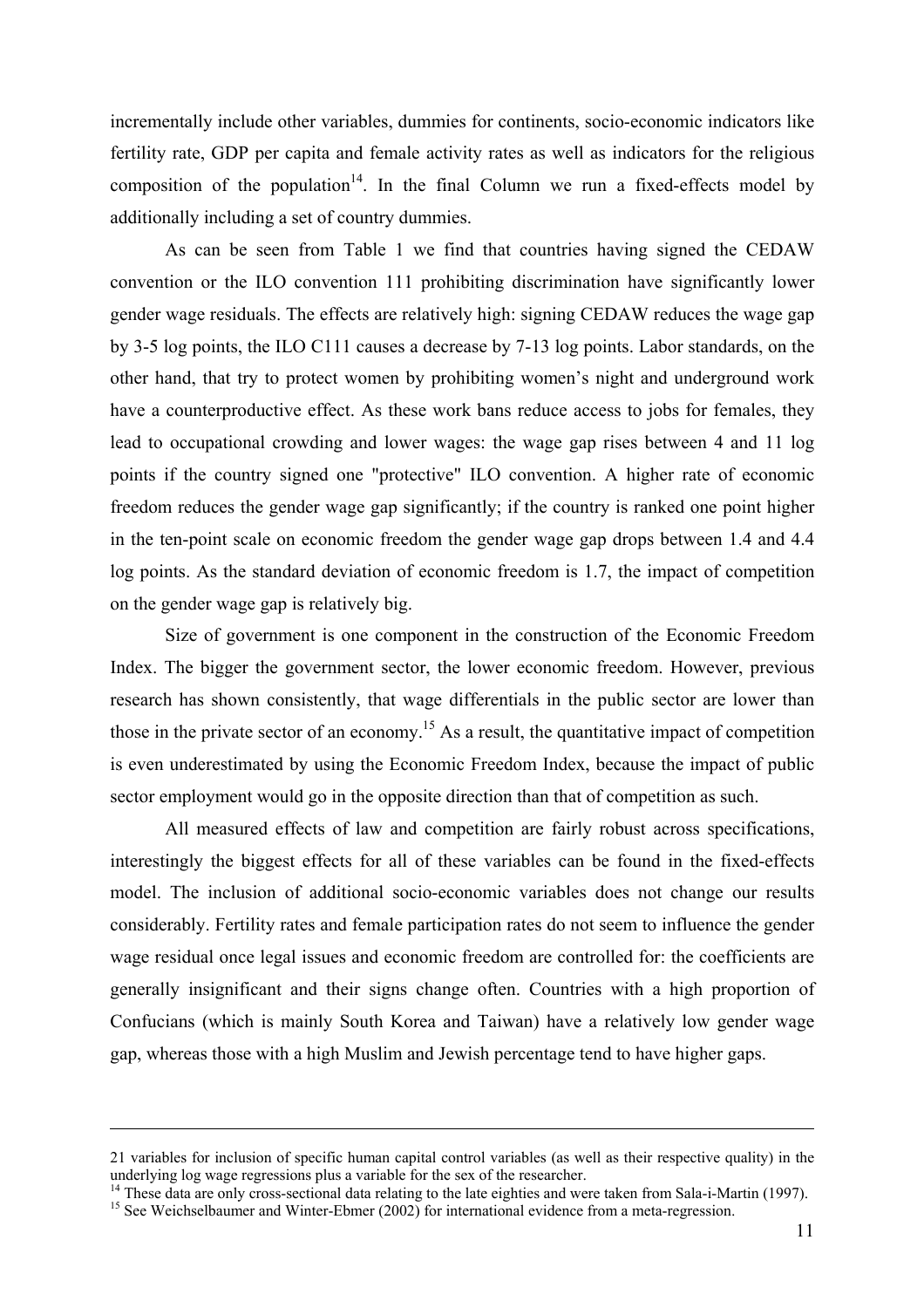Table 2 presents the same specifications using the "equal treatment law index". The results corroborate the aforementioned conclusions: this composite index always has a significantly negative sign, leaving the other variables practically unchanged.

#### **4.2 Instrumenting for signing international conventions**

A causal interpretation of the impact of signing an equal treatment law is not possible at this stage because ratification may simply measure the predisposition of a country towards gender equality. For example, a country may sign such a law if the gender wage gap is low in the first place because in such a case the "costs" of signing – in terms of having to change policies involuntarily – would be low. Another potential problem would be that the signing of an international law is domestically not binding and therefore inconsequential. Our measured (negative) coefficients would reflect something else then. Chau and Kanbur (2001) strongly argue that this is not the case and that the signing of such international laws is not costless. Samson and Schindler (1999) also make the case that states, today, do not ratify conventions for "window-dressing" purposes because they "are aware that they will be held to account through the supervisory system" (p. 214).<sup>16</sup> However, in order to address this issue of causality, we need to find instruments that can predict the signing of such laws, but which do not directly affect the countries' gender wage gaps.

Two instrumental strategies will be ventured. Chau and Kanbur (2001) explain the signing of International Labor Standards by – amongst others – peer group effects: "if our peers do sign this international law, we will also sign." To implement this idea for each country we use the ratification standard for CEDAW, ILO C100 and C111 of its geographic neighbors. Insofar as the immediate neighbors can proxy peer groups, an impact on the ratification of the international laws should be given. On the other hand, an equal treatment law in the neighboring country is highly unlikely to influence the gender wage gap in the original country.<sup>17</sup>

<sup>&</sup>lt;sup>16</sup> For instance, the Neue Zürcher Zeitung of June 20, 2003 reports about the yearly ILO session in Geneva, where several countries, among them Belarus, Myanmar, Colombia, Cameroon and Libya have been reprimanded.

 $17<sup>T</sup>$  An argument could be made that the instrument is invalid, because it falls prey to a missing variables problem: geographical neighbors might share the same Zeitgeist or social attitudes and therefore a correlation between gender wage gaps in neighboring countries is to be expected. As Bookmann (2001) shows, political variables are strongest in determining the signing of ILO conventions. Therefore, to render the instrument invalid, you must assume that the elections in your neighbor countries have a direct impact on the gender wage residuals in your own country.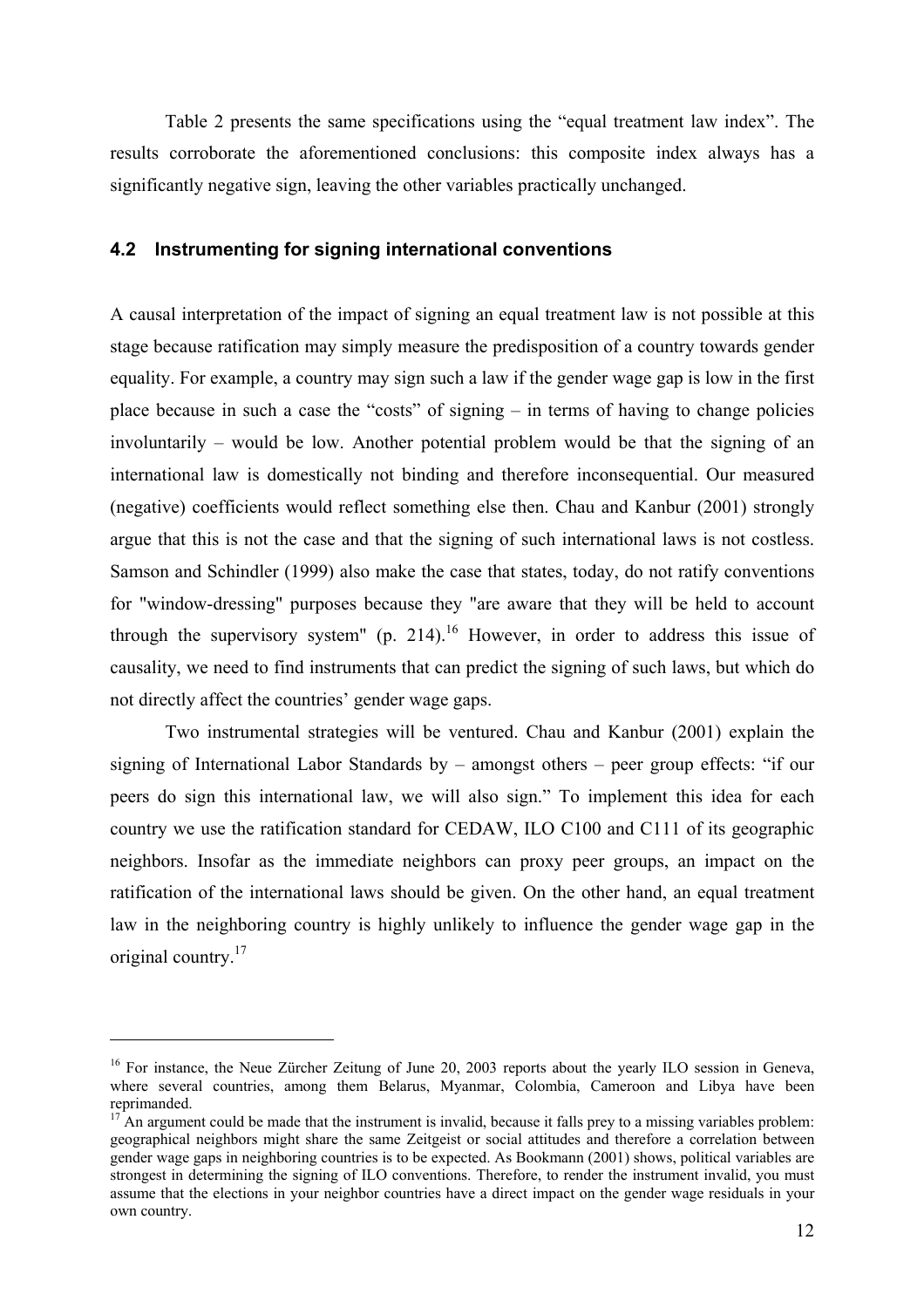The second instrumental strategy uses a state's willingness to bind itself by international treaties: if a state is generally willing to sign international agreements, it may also be more inclined to sign the ILO conventions on equal treatment. As indicators for the willingness to bind oneself internationally, we used the ratification of the other ILO core conventions on forced labor, freedom of association, the right to organize and minimum working age (C29, C87, C98, C105 and C138)<sup>18</sup>. As these conventions have nothing to do with equal treatment of men and women, they should exert no separate influence in the wage gap equations.

Results of the instrumented regressions are reported in Table 3 for the equal treatment law index. The IV regressions shown use the most complete specifications from Table 2, i.e. Col. (3) including all control variables as well as a fixed-effects approach corresponding to Col. (4). The IV procedure does not change the main message: regardless of the instrument used, signing an international convention reduces the gender wage residual considerably: the more so in the fixed-effects estimates. Precision in the fixed effects models is somewhat lower, because of the unbalanced panel aspect of the data: in some countries there are very few observations. The other variables do not change much. Statistics like a marginal  $R^2$  and an F-test for the inclusion of the instruments in the first stage regression are very big, showing a big influence of the instruments on the endogenous regressors.

#### **4.3 Weighting the studies**

 $\overline{a}$ 

Another problem concerns the quality of the original gender wage gap studies. Our meta data set – and the analysis so far – treats all studies found in the literature alike, i.e. all estimates from the papers found in the Economic Literature Index search get equal weight in the regressions. However, if there are quality differences between the studies one would like to weight studies accordingly. In Table 4 we suggest four different weighting schemes<sup>19</sup> to check for robustness of our results. Columns  $(1) - (4)$  present the different weighting schemes using all control variables, whereas Columns  $(5) - (8)$  additionally use country fixed-effects.

Any researcher in the field of gender wage differentials has probably his or her own priors which studies are good or bad, but for our study we had to look for general indicators for "quality", which are operational and can be replicated. At first, we look at journal quality

<sup>&</sup>lt;sup>18</sup> These, together with the two equal treatment conventions and the convention on child labor (C182 in 1999), are considered the eight core ILO conventions.

<sup>&</sup>lt;sup>19</sup> The proposed weighting schemes are always in addition to the appropriate weighting for time and country which has been used already above.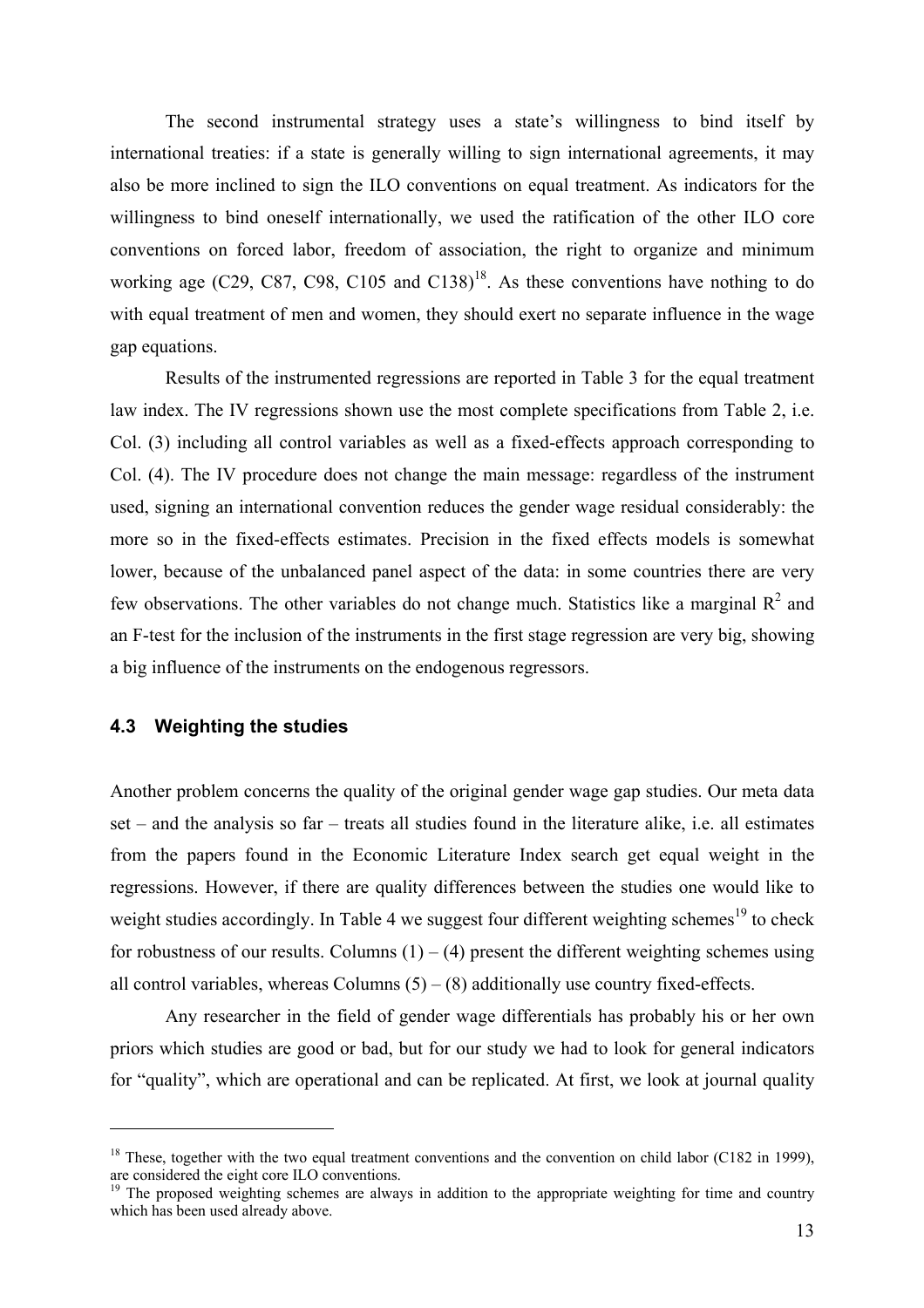and apply the citation-based journal rankings from Laband and Piette (1994) as weights. This scheme is agnostic about our own priors of study quality, but assumes that the peer-review process does a good gate-keeping job in letting the most reliable studies be published in the best journals.<sup>20</sup> A drawback of this approach is that non-US and non-UK studies often find it much harder to get access to top-notch international journals. Therefore US and UK studies implicitly get a higher weight by our procedure. Another quality or precision indicator is the number of observations an estimate of the gender wage residual is based on. Consequently, we use sample size in the log wage regressions as a weighting scheme in Cols. (2) and (6). Since a higher number of control variables for individual productivity in a wage regression reduces the problem of unobserved heterogeneity, the quality of a gender wage gap estimate should increase with the number of controls used.<sup>21</sup> In Cols. (3) and (7), therefore, the number of regressors in the underlying wage equations is used as a weighting scheme. Finally, the coefficient of determination,  $R^2$ , is an obvious quality indicator for a wage regression. Therefore in Cols. (4) and (8) we use the average  $R^2$  of the male and female wage regressions as weights.22

The results in Table 4 present a fairly robust picture and corroborate the aforementioned results. With one exception, the effect of equal treatment laws as well as of competition lies within a similar range as in the non-weighted models. The effect of work bans is very consistent compared to the non-weighted scheme, in some specifications it is even higher.

## **5 Conclusions**

In this paper we investigated the effect of competition and equal treatment law on the gender wage gap. For our test we used a new international data set constructed by meta-analysis which is substantially richer and covers a longer time span than any other data set available. Not only are comparable micro data for a similarly large number of countries non-existent, also national micro data for such a vast number of different countries would not be obtainable for any individual researcher. Our meta data consist of all published estimates of previously

<sup>&</sup>lt;sup>20</sup> We assigned the lowest weight to non-journal publications like chapters in books or working papers. <sup>21</sup> This approach could have the disadvantage, that some studies use too many or inappropriate control variables, like e.g. professional position, which might be caused by unequal treatment itself.

 $22$  An obvious candidate for such a weighting scheme would be the standard error of the calculated Blinder-Oaxaca wage differential. However, this is calculated only by Silber and Weber (1999).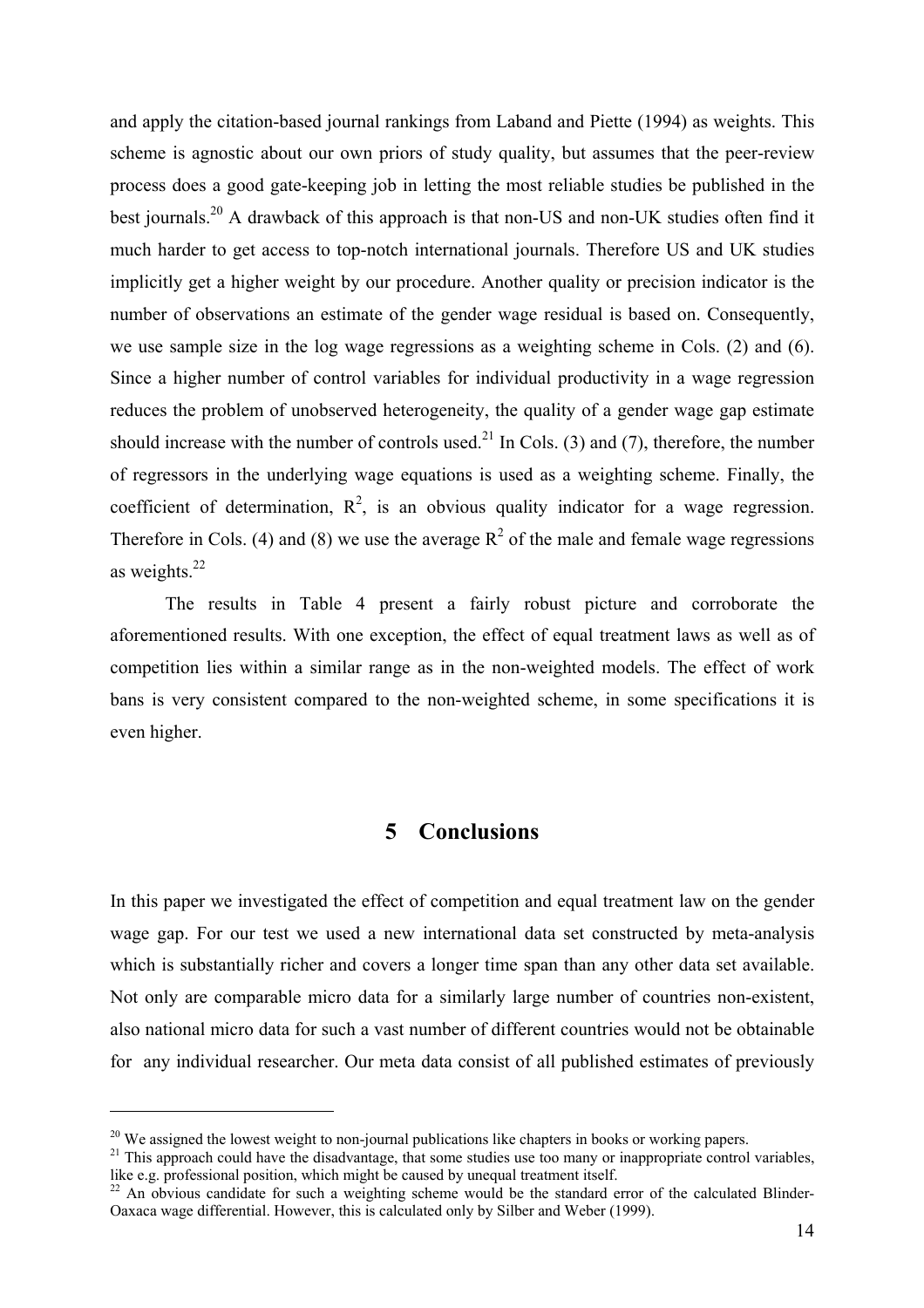conducted studies on the national level with the best data locally obtainable. The estimates for the gender wage residuals were made comparable by using all the relevant information about research method and data quality of the respective study as control variables.

We then used this extensive information to examine the reasons for the gender wage differential on an international level. Do market forces and equal treatment laws successfully combat discrimination? The answer to both of these questions is yes: Countries with a higher economic freedom have a lower gender wage residual than others. This confirms Becker`s theory, that increased competition erases discrimination, and supports the results of recent industry-specific papers using a completely different method. Even though the Economic Freedom Index is not a strict operationalization of Becker's concept of competition, it non the less allows the interpretation that if market forces are allowed to work more freely in an economy – which is the prime objective of this index – the gender wage gap would be lower.

It also seems that the ratification of international conventions supporting equal treatment of men and women has a strong and significant impact on the gender wage residual. While one might suspect that equal treatment laws are signed by societies which have a general tendency for equal treatment of the sexes, instrumental variables estimates – taking care of possible endogeneity of the signing of international conventions – are supporting our conclusion that it is the ratification of anti-discrimination laws which causes equal treatment. Moreover, another result speaks against the hypothesis, that the signing of international conventions is just a consequence of a national stance towards equal treatment rather then being causal for gender wage gaps: whenever a country has signed "protective conventions" – which were designed to protect women against unpleasant working conditions – gender wage residuals increase. This is exactly what the theory of crowding in the labor market would predict, but it does not back the hypothesis that societies with a generally women-friendly climate have lower gender wage gaps.

There is an ongoing discussion whether gender wage residuals, calculated by using sex dummies or a Blinder-Oaxaca decomposition, are measuring sex discrimination or just residual wage gaps which are due to unexplained heterogeneity between the sexes. It might be that the data on the human capital of individuals is simply not capturing all relevant productive characteristics. Our results show that the gender wage residual is consistently lower in the case of higher competition and in the presence of equal treatment laws. This indicates that at least part of the gender wage residual might be due to discrimination.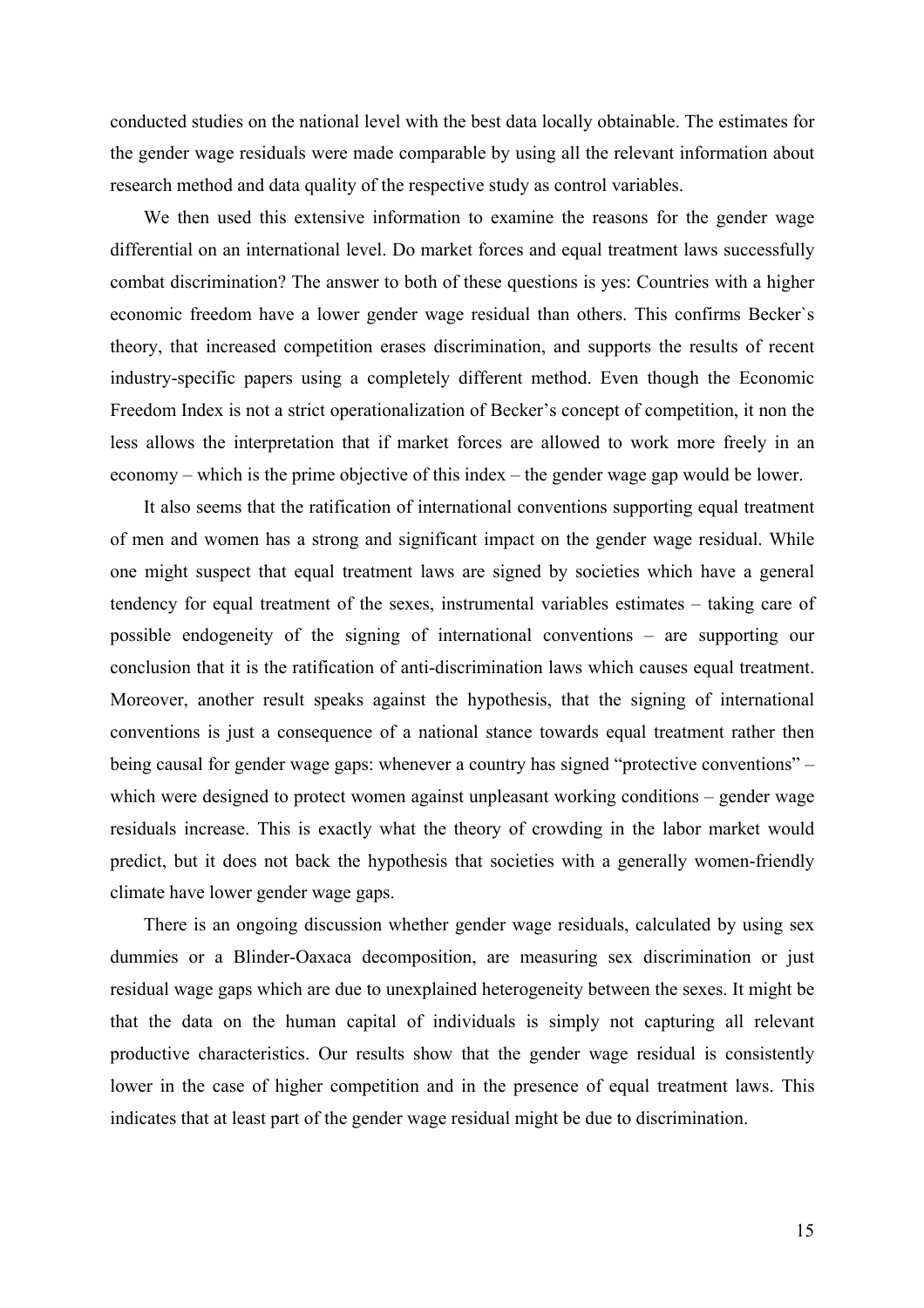#### **References**

- Altonji, Joseph G. and Rebecca M. Blank: Race and Gender in the Labor Market, in: Ashenfelter, Orley and David Card (eds.), Handbook of Labor Economics, Vol 3, North-Holland, Amsterdam, 1999, 3143-3259.
- Antecol, Heather: Why is there Inter-Ethnic Variation in the Gender Wage Gap? The Role of Cultural Factors, mimeo, Illinois State University, 2002.
- Ashenfelter, Orley and Timothy Hannan: Sex Discrimination and Product Market Competition: The Case of the Banking Industry, Quarterly Journal of Economics, 101/1, 1986, 149-173.
- Becker, Gary S.: The Economics of Discrimination, University of Chicago Press, Chicago, 1957.
- Berik, Günseli, Yana van der Meulen Rodgers and Joseph E. Zveglich, Jr.: Does Trade Promote Gender Wage Equity? Evidence from East Asia, mimeo, University of Utah, 2002.
- Black, Sandra and Philip E. Strahan: The Division of Spoils: Rent-Sharing and Discrimination in a Regulated Industry, American Economic Review, 91/4, 2001, 814-831.
- Black, Sandra and Elizabeth Brainerd: Importing Equality? The Effects of Increased Competition on the Gender Wage Gap, mimeo, Federal Reserve Bank of NY, 1999.
- Blau, Francine D. and Lawrence M. Kahn: The Gender Earnings Gap: Learning from International Comparisons, American Economic Review, Papers and Proceedings, 82/2, 1992, 533-538.
- Blau, Francine D. and Lawrence M. Kahn: Wage Structure and Gender Earnings Differentials: an International Comparison, Economica, 63/250, Suppl. 1996, S29-62.
- Blau, Francine D. and Lawrence M. Kahn: Understanding International Differences in the Gender Pay Gap, Journal of Labor Economics, 21/1, 2003, 106-144.
- Blinder, Alan S.: Wage Discrimination: Reduced Form and Structural Estimates, Journal of Human Resources, 8/4, 1973, 436-455.
- Bookmann, Bernhard: The Ratification of ILO Conventions: A Hazard Rate Approach, Economics and Politics 13, 2001, 281-309.
- Brown, Randall S., Moon, Marylin and Barbara S. Zoloth: Incorporating Occupational Attainment in Studies of Male-Female Earnings Differentials, Journal of Human Resources, 40/1, 1980, 3-28.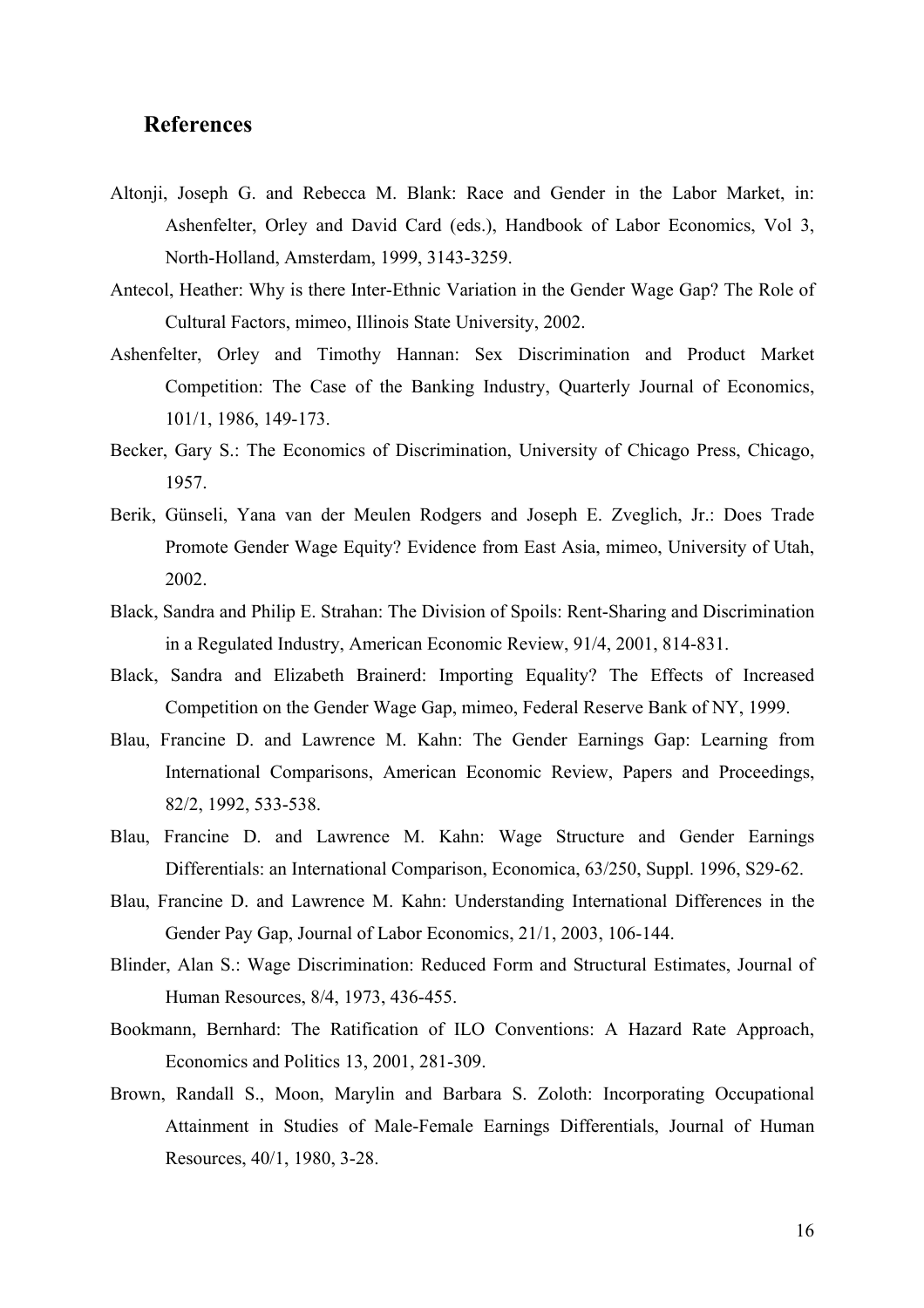- Brown, Drusilla K.: Labor Standards: Where Do They Belong on the international Trade Agenda?, Journal of Economic Perspectives, 15/3, 2001, 89-112.
- Chang, Mariko L.: The Evolution of Sex Segregation Regimes, American Journal of Sociology, 105/6, 2000, 1658-1701.
- Chau, Nancy H. and Ravi Kanbur: The Adoption of Labour Standards Conventions: Who, When and Why?, CEPR Discussion Paper # 2904, London, 2001.
- Cotton, Jeremiah: On the Decomposition of Wage Differentials, Review of Economics and Statistics, 70/2, 1988, 236-243.
- Frankel, Jeffrey and Andrew Rose: An Estimate of the Effect of Common Currencies on Trade and Income, mimeo, Haas School of Business, Berkeley, 2001.
- Gunderson, Morley: Comparable Worth and Gender Discrimination: An International Perspective, International Labour Office, Geneva and Washington, D.C., 1994.
- Gwartney, James, Robert Lawson, Walter Park, and Charles Skipton: Economic Freedom of the World, Fraser Institute, Vancouver, B.C., various years.
- Hellerstein, Judith K., David Neumark, and Kenneth R. Troske: Market Forces and Sex Discrimination, Journal of Human Resources, 28/2, 2002, 353-380.
- Holzer, Harry J. and Keith R. Ihlanfeldt: Customer Discrimination and Employment Outcomes for Minority Workers, Quarterly Journal of Economics 113/3, 2001, 835- 867.
- Kahn, Lawrence M.: Discrimination in Professional Sports: A Survey of the Literature, Industrial and Labor Relations Review 44/3, 1991, 395-418.
- Laband, David N. and Michael J. Piette: The Relative Impacts of Economics Journals: 1970- 1990, Journal of Economic Literature, 32/2, 1994, 640-667.
- Neumark, David and Wendy A. Stock: The Effects of Race and Sex Discrimination Laws, NBER WP 8215, 2001.
- Neumark, David: Employers' Discriminatory Behavior and the Estimaton of Wage Discrimination, Journal of Human Resources, 23/3, 1988, 279-95.
- Oaxaca, Ronald: Male-Female Wage Differentials in Urban Labor Markets, International Economic Review, 14/3, 1973, 693-709.
- Reimers, Cordelia W.: Labor Market Discrimination against Hispanic and Black Men, Review of Economics and Statistics, 65/4, 1983, 570-579.
- Sala-i-Martin, Xavier: I Just Ran Two Million Regressions, American Economic Review Papers and Proceedings, 87/2, 1997, 178-183.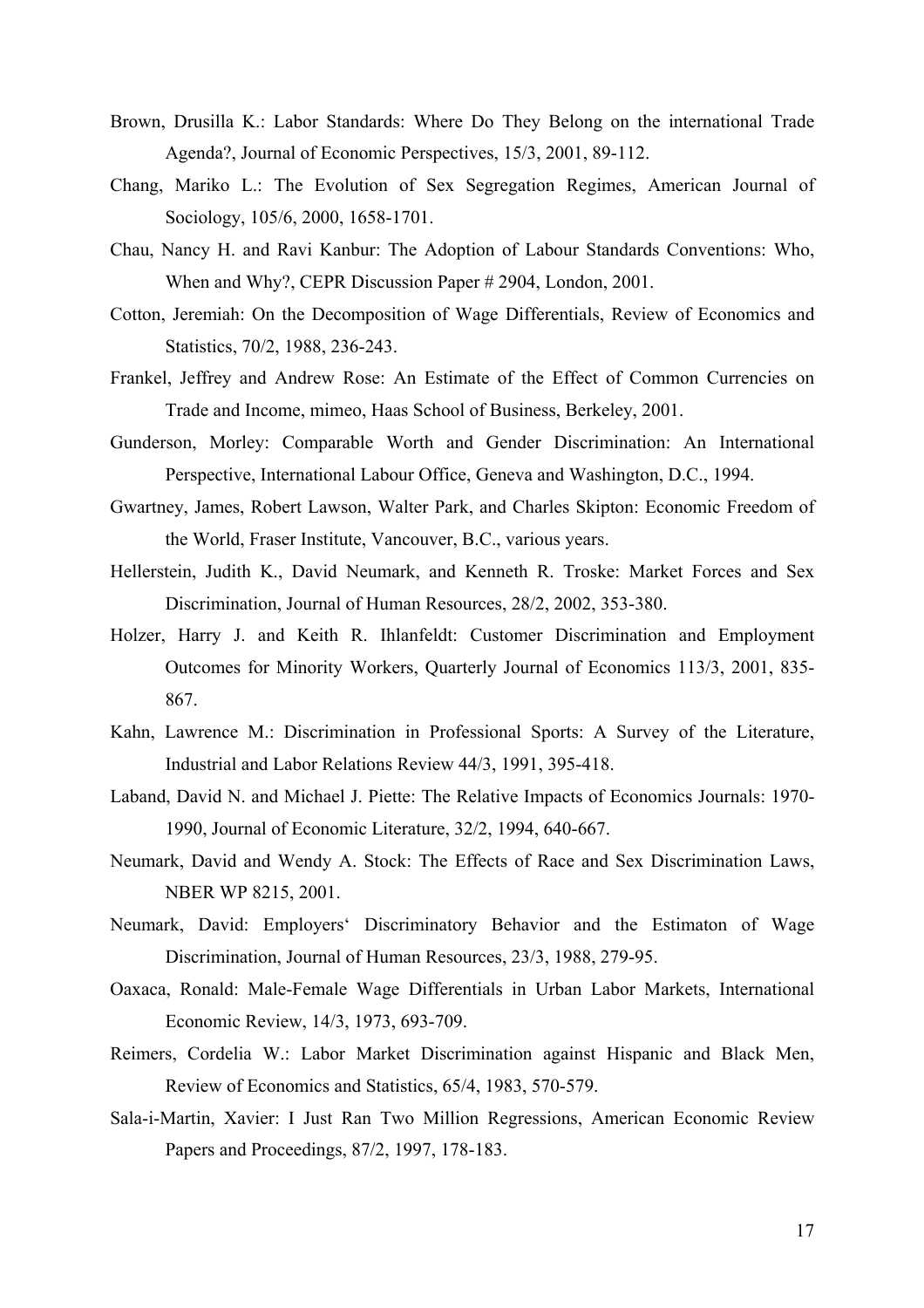- Samson, Klaus and Kenneth Schindler: The Standard-Setting and Supervisory System of the ILO, in: Raija Hanski and Markku Suksi (eds.), An Introduction to the International Protection of Human Rights, Abo Akademie University, Turku/Abo, 1999, 185-216.
- Schöpp-Schilling, Hanna Beate: Das Frauenrechtsübereinkommen ein wirksames Instrument für die weltweite Gleichberechtigung und Gleichstellung von Frauen?, in: Baum, Gebhart and Eibe Riedel and Michael Schaefer (eds.), Menschenrechtsschutz in der Praxis der Vereinten Nationen, Nomos, Baden-Baden, 1998, 155-165.
- Silber, Jacques and Michal Weber: Labor Market Discrimination: Are there Significant Differences between the Various Decomposition Procedures?, Applied Economics 31, 1999, 359-365.
- Singh, Nirvikar: The Impact of International Labor Standards: A Survey of Economic Theory, Working Paper, University of California, Santa Cruz, 2001.
- Stanley, T. D.: Wheat From Chaff: Meta-Analysis as Quantitative Literature Review, Journal of Economic Perspectives, 15/3, 2001, 131-150.
- Stanley, T. D. and Stephen B. Jarrell: Gender Wage Discrimination Bias? A Meta-Regression Analysis, Journal of Human Resources, 33/4, 1998, 947-973.
- Weichselbaumer, Doris and Rudolf Winter-Ebmer: The Effects of Markets, Politics and Society on the Gender Wage Differential: a Meta Analysis, mimeo, University of Linz, 2002.
- Winter-Ebmer, Rudolf: Sex Discrimination and Competition in Product and Labor Markets, Applied Economics, 27, 1995, 849-857.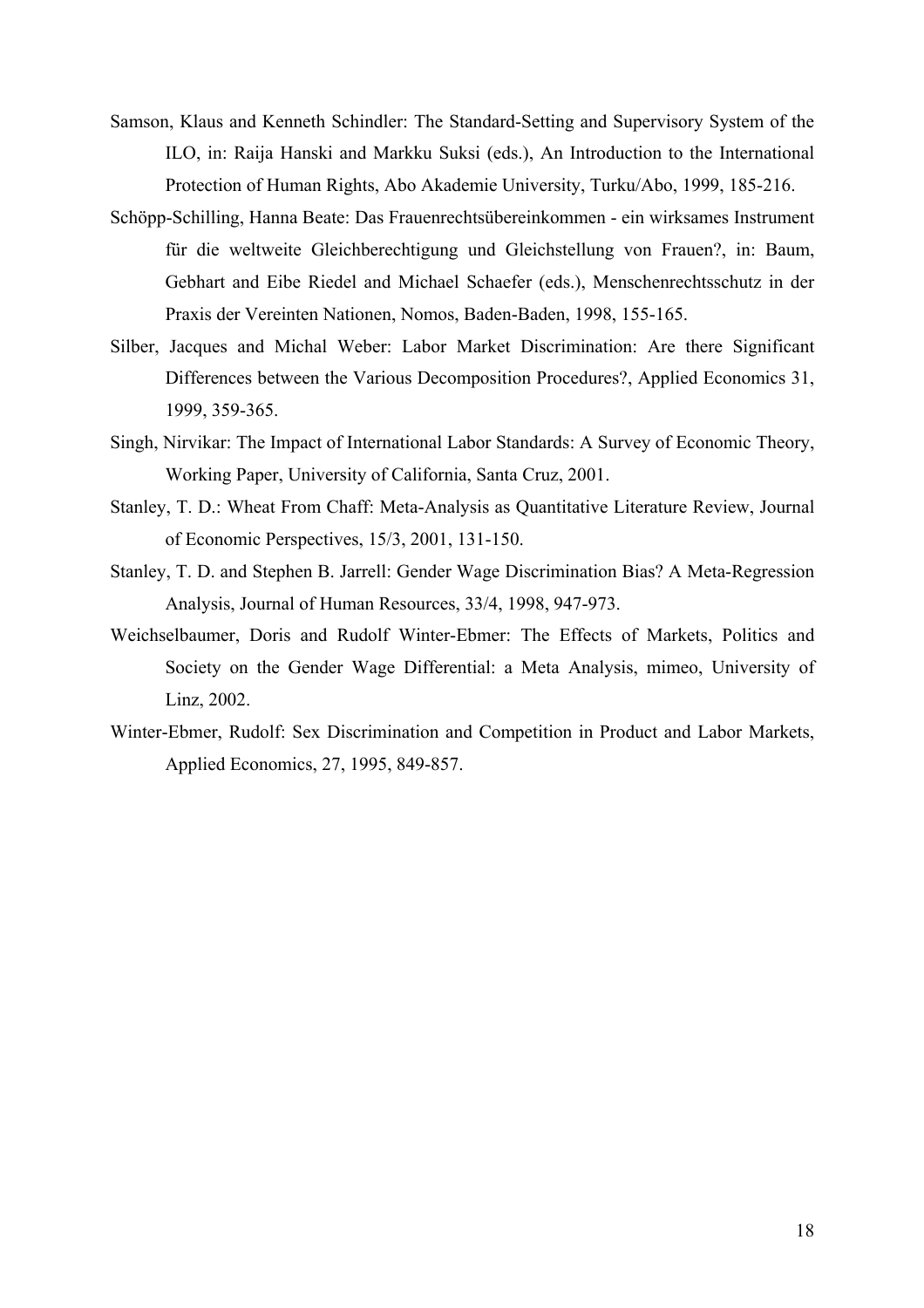# **6 Data-Appendix**

Published papers used in the Meta-analysis: http://www.econ.jku.at/weichsel/work/meta\_papers.pdf

Fertility rates, economic activity rates, CEDAW ratification from Wistat, Women's Indicators and Statistics Database, Version 4, United Nations.

CEDAW: Convention on the Elimination of All Forms of Discrimination against Women

Coding: CEDAW not ratified: 0 CEDAW ratified, reservation art. 2: 1 CEDAW ratified, reservation art. 4, 5, 7, 9, 11, 13, 15, 16: 2 CEDAW ratified, reservation art. 29(1): 3 CEDAW ratified without reservation: 4

ILO (International Labour Organization) conventions: data on ratification of ILO conventions from the ILO web-site: http://webfusion.ilo.org/public/db/standards/normes/

ILO C100: Equal Remuneration Convention, Date of signing: 1951 ILO C111: Discrimination (Employment and Occupation) Convention, 1958 ILO C45: Underground Work (Women) Convention, 1935 ILO C89: Night Work (Women) Convention, 1948 ILO C29: Forced Labor Convention, 1930 ILO C87: Freedom of Association and Protection of the Right to Organize Convention, 1948 ILO C98: Right to Organze and Collective Bargaining Convention, 1949 ILO C105: Abolition of Forced Labor Convention, 1957 ILO C138: Minimum Age Convention, 1973

Journal Ranking from Laband and Piette (1994), rankings based on impact adjusted citations per character in 1990, citations to articles published 1985-1989.

Economic Freedom Index Fraser Institute, Gwartney et al. (various years).

Religion from Sala-I-Martin (1997).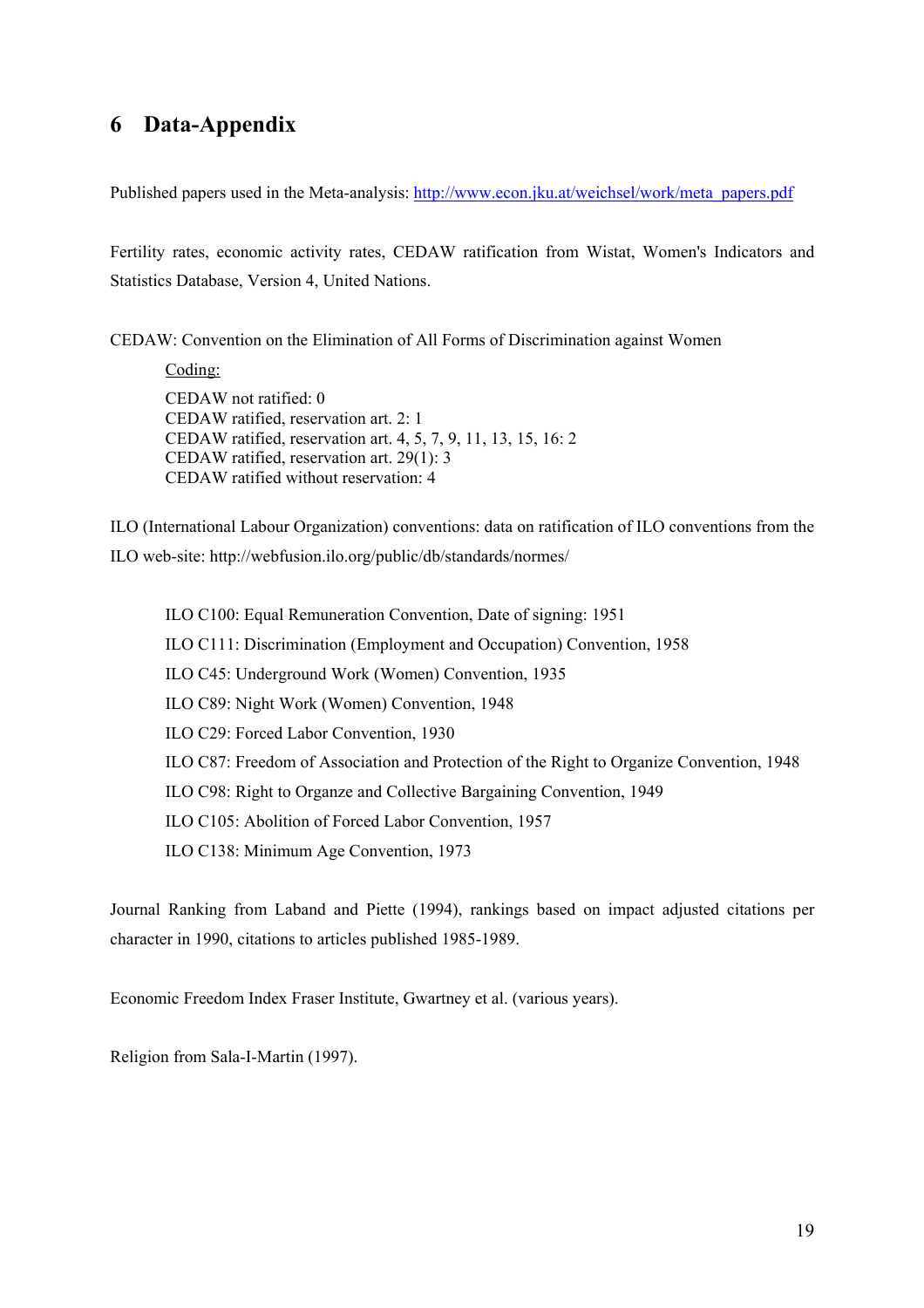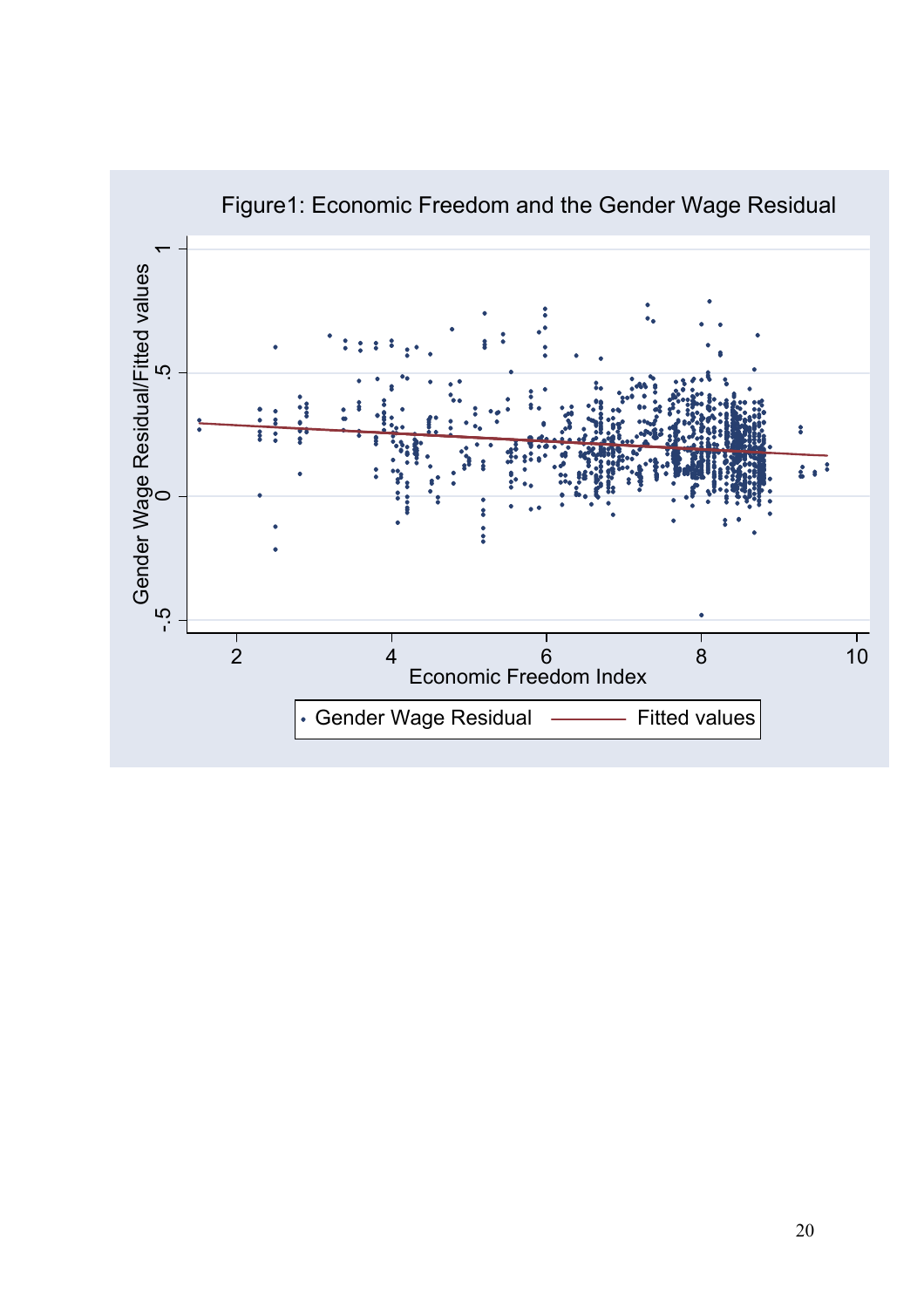|                                    | (1)                      | (2)                      | (3)                      | (4)                      |
|------------------------------------|--------------------------|--------------------------|--------------------------|--------------------------|
| <b>CEDAW</b>                       | $-0.052$<br>$(0.020)*$   | $-0.039$<br>(0.024)      | $-0.033$<br>$(0.014)$ *  | $-0.043$<br>(0.025)      |
| ILO C111                           | $-0.066$<br>$(0.023)$ ** | $-0.078$<br>$(0.016)$ ** | $-0.089$<br>$(0.013)$ ** | $-0.131$<br>(0.079)      |
| Work ban index $(0-2)$             | 0.036<br>$(0.015)*$      | 0.037<br>$(0.010)$ **    | 0.036<br>$(0.014)$ *     | 0.108<br>(0.057)         |
| Economic freedom index<br>$(0-10)$ | $-0.014$<br>$(0.006)*$   | $-0.024$<br>$(0.011)*$   | $-0.027$<br>(0.015)      | $-0.044$<br>$(0.011)$ ** |
| Fertility rate                     |                          | 0.003<br>(0.018)         | $-0.010$<br>(0.024)      | 0.012<br>(0.024)         |
| Female activity rate               |                          | $-0.001$<br>(0.001)      | 0.001<br>(0.001)         | 0.001<br>(0.003)         |
| GDP per capita                     |                          | 0.001<br>(0.002)         | $-0.001$<br>(0.002)      | $-0.003$<br>(0.004)      |
| Proportion catholic                |                          |                          | $-0.025$<br>(0.083)      |                          |
| Proportion hindu                   |                          |                          | $-0.026$<br>(0.085)      |                          |
| Proportion muslim                  |                          |                          | 0.067<br>(0.123)         |                          |
| Proportion jewish                  |                          |                          | 0.122<br>(0.074)         |                          |
| Proportion confucian               |                          |                          | $-0.206$<br>(0.134)      |                          |
| Proportion buddhist                |                          |                          | 0.017<br>(0.145)         |                          |
| Continent fixed effects            | N <sub>o</sub>           | Yes                      | Yes                      | N <sub>o</sub>           |
| Country fixed effects              | N <sub>0</sub>           | N <sub>o</sub>           | N <sub>0</sub>           | Yes                      |
| Observations                       | 1530                     | 1530                     | 1530                     | 1530                     |
| Adjusted $R^2$                     | 0.38                     | 0.44                     | 0.46                     | 0.59                     |

**Table 1: The impact of competition and equal treatment laws on the gender wage gap I23**

Robust standard errors in parentheses

 $\overline{a}$ 

\* significant at 5%; \*\* significant at 1%

<sup>&</sup>lt;sup>23</sup> All regressions in Tables 1-4 also include the variables enumerated in footnote 13, including a time trend.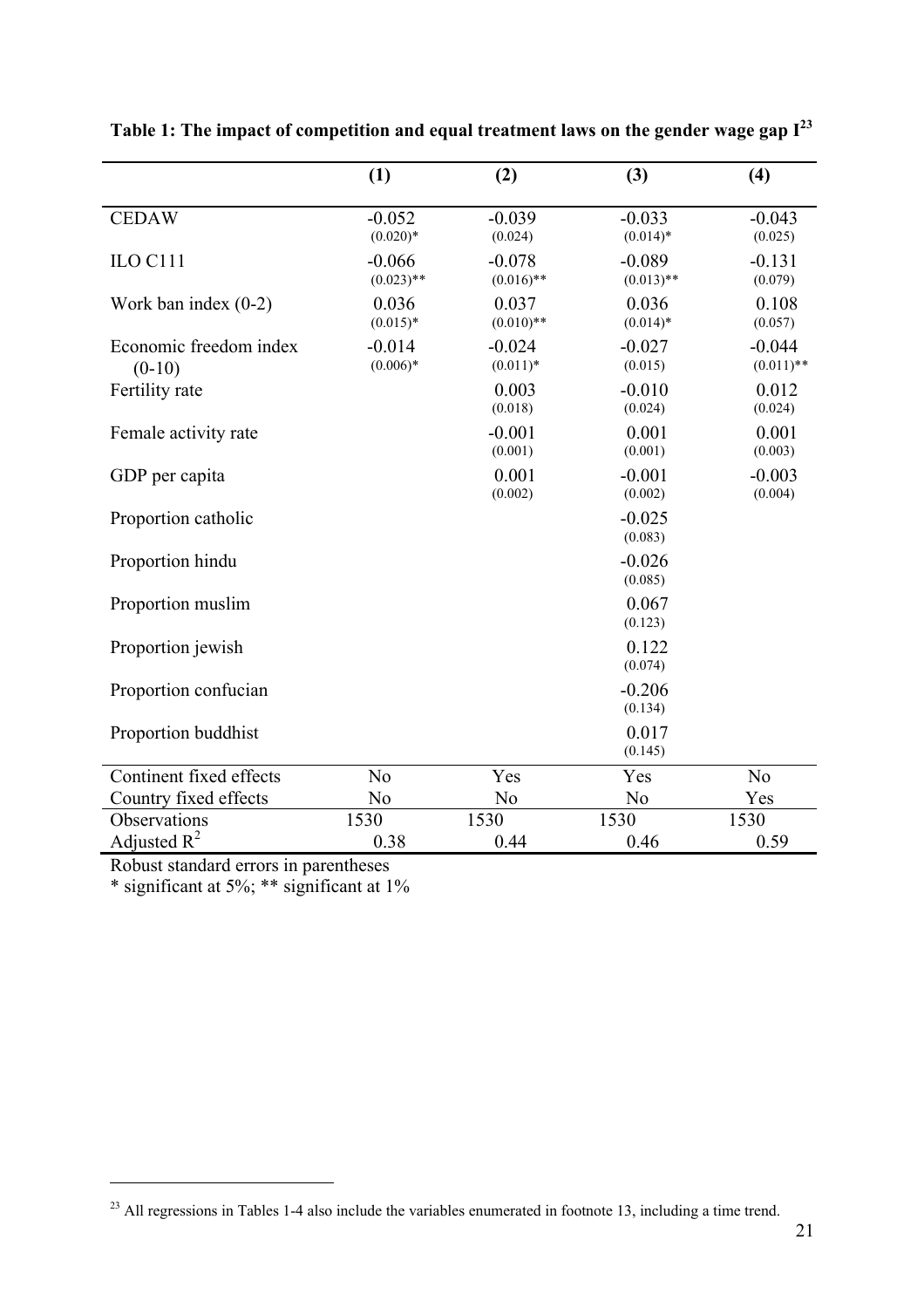|                         | (1)            | (2)            | (3)            | (4)            |
|-------------------------|----------------|----------------|----------------|----------------|
| Equal treatment law     | $-0.035$       | $-0.035$       | $-0.042$       | $-0.055$       |
| index $(0-3)$           | $(0.008)$ **   | $(0.006)$ **   | $(0.006)$ **   | $(0.021)$ *    |
| Work ban index $(0-2)$  | 0.036          | 0.036          | 0.032          | 0.088          |
|                         | $(0.014)$ *    | $(0.010)**$    | (0.015)        | $(0.042)^*$    |
| Economic freedom index  | $-0.013$       | $-0.022$       | $-0.027$       | $-0.043$       |
| $(0-10)$                | $(0.005)*$     | (0.011)        | (0.015)        | $(0.010)$ **   |
| Fertility rate          |                | 0.000          | $-0.015$       | 0.013          |
|                         |                | (0.016)        | (0.023)        | (0.024)        |
| Female activity rate    |                | $-0.000$       | 0.001          | 0.002          |
|                         |                | (0.001)        | (0.002)        | (0.003)        |
| GDP per capita          |                | 0.001          | $-0.001$       | $-0.003$       |
|                         |                | (0.003)        | (0.002)        | (0.004)        |
| Proportion catholic     |                |                | $-0.011$       |                |
|                         |                |                | (0.092)        |                |
| Proportion hindu        |                |                | $-0.052$       |                |
|                         |                |                | (0.096)        |                |
| Proportion muslim       |                |                | 0.041          |                |
|                         |                |                | (0.134)        |                |
| Proportion jewish       |                |                | 0.125          |                |
|                         |                |                | (0.071)        |                |
| Proportion confucian    |                |                | $-0.297$       |                |
|                         |                |                | (0.145)        |                |
| Proportion buddhist     |                |                | $-0.005$       |                |
|                         |                |                | (0.163)        |                |
| Continent fixed effects | N <sub>o</sub> | Yes            | Yes            | N <sub>o</sub> |
| Country fixed effects   | N <sub>0</sub> | N <sub>0</sub> | N <sub>o</sub> | Yes            |
| Observations            | 1530           | 1530           | 1530           | 1530           |
| Adjusted $R^2$          | 0.37           | 0.43           | 0.45           | 0.59           |

**Table 2: The impact of competition and equal treatment laws on the gender wage gap II** 

Robust standard errors in parentheses

\* significant at 5%; \*\* significant at 1%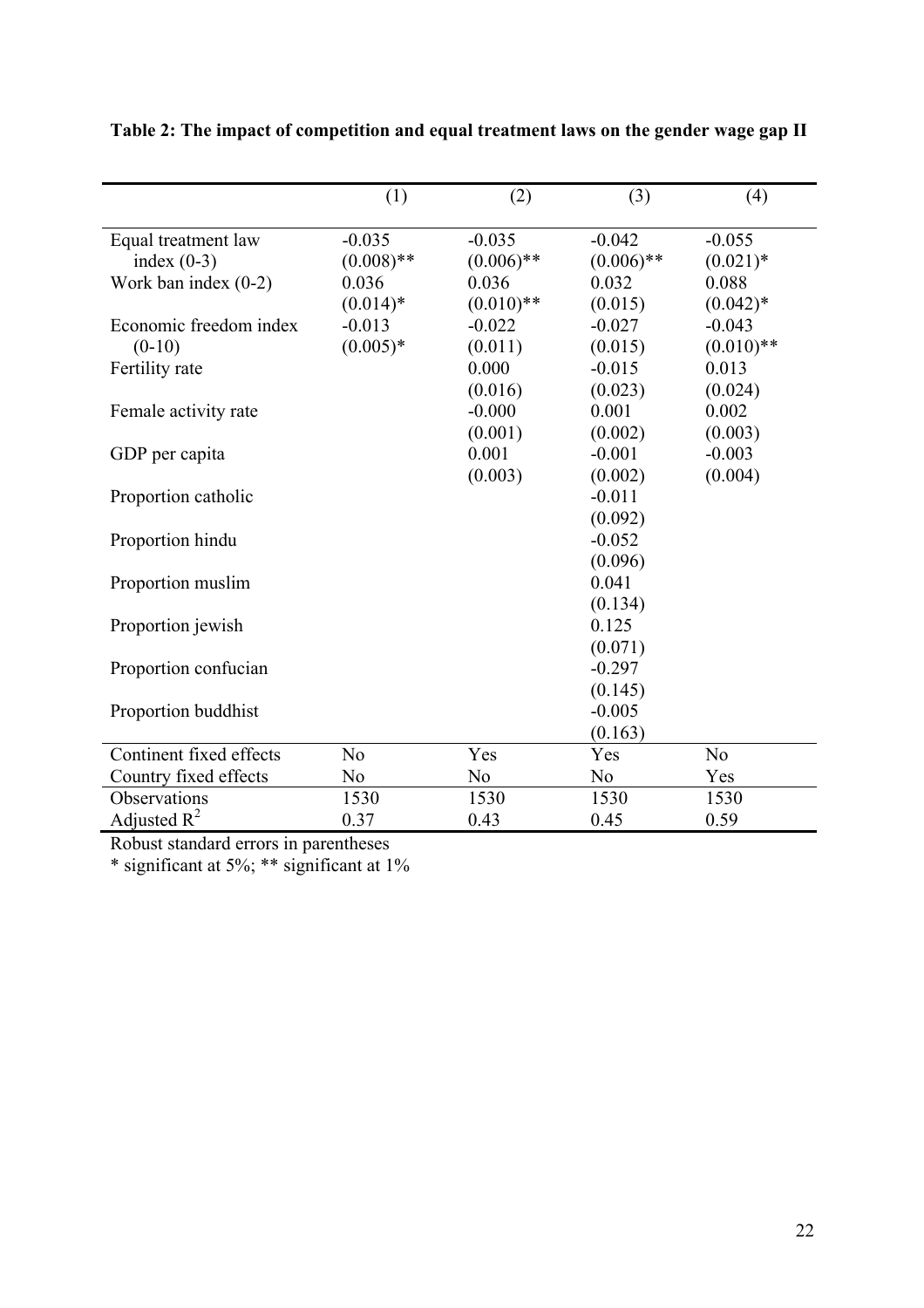# **Table 3: Instrumental variables estimates**

| <b>Instrument used</b>        | <b>Neighboring</b><br>countries | <b>Neighboring</b><br>countries | Other ILO<br>conventions | Other ILO<br>conventions |
|-------------------------------|---------------------------------|---------------------------------|--------------------------|--------------------------|
| Equal treatment               | $-0.045$                        | $-0.155$                        | $-0.053$                 | $-0.123$                 |
| law index $(0-3)$             | $(0.015)$ **                    | $(0.061)*$                      | $(0.011)$ **             | $(0.051)$ **             |
| Work ban index $(0-2)$        | 0.032                           | 0.106                           | 0.031                    | 0.100                    |
|                               | (0.016)                         | (0.063)                         | (0.016)                  | (0.050)                  |
| Economic freedom              | $-0.027$                        | $-0.052$                        | $-0.030$                 | $-0.050$                 |
| index $(0-10)$                | (0.016)                         | $(0.013)$ **                    | $(0.013)*$               | $(0.012)$ **             |
| Continent fixed effects       | Yes                             | N <sub>0</sub>                  | Yes                      | N <sub>0</sub>           |
| Country fixed effect          | No                              | Yes                             | No                       | Yes                      |
| Marginal $R^2$ in first stage | 0.05                            | 0.006                           | 0.14                     | 0.085                    |
| F-test in first stage         | 86.6                            | 31.6                            | 208.24                   | 28.7                     |
| Observations                  | 1530                            | 1530                            | 1530                     | 1530                     |
| Adjusted $R^2$                | 0.48                            | 0.60                            | 0.48                     | 0.62                     |

Robust standard errors in parentheses

\* significant at 5%; \*\* significant at 1%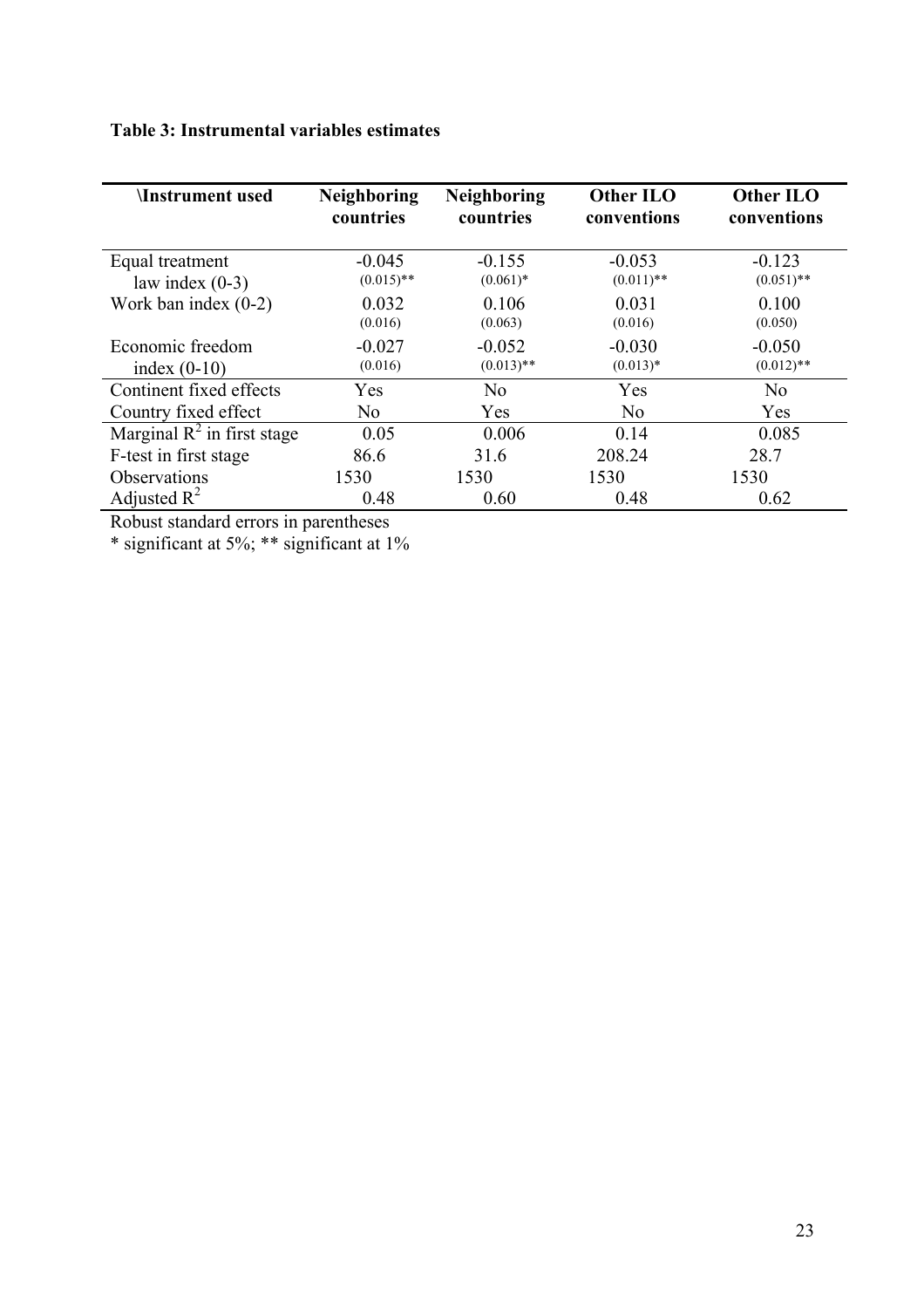|                         | (1)            | (2)            | (3)            | $\binom{4}{r^2}$ | (5)            | (6)               | (7)            | $\binom{8}{r^2}$ |
|-------------------------|----------------|----------------|----------------|------------------|----------------|-------------------|----------------|------------------|
| Weighting schemes       | journal rank   | # of           | # of           |                  | journal        | # of observations | # of           |                  |
|                         |                | observations   | regressors     |                  | rank           |                   | regressors     |                  |
| Equal treatment law     | $-0.029$       | $-0.055$       | $-0.051$       | $-0.042$         | $-0.005$       | $-0.019$          | $-0.046$       | $-0.027$         |
| index $(0-3)$           | $(0.005)$ **   | $(0.008)$ **   | $(0.006)$ **   | $(0.009)$ **     | (0.017)        | (0.021)           | $(0.016)$ **   | (0.015)          |
| Work ban index $(0-2)$  | 0.064          | 0.063          | 0.037          | 0.032            | 0.046          | 0.103             | 0.067          | 0.019            |
|                         | $(0.016)$ **   | $(0.019)$ **   | $(0.017)*$     | $(0.010)**$      | (0.039)        | $(0.045)*$        | (0.050)        | (0.067)          |
| Economic freedom        | $-0.025$       | $-0.014$       | $-0.033$       | $-0.013$         | $-0.014$       | $-0.009$          | $-0.035$       | $-0.018$         |
| index $(0-10)$          | (0.015)        | (0.009)        | $(0.010)**$    | (0.013)          | (0.015)        | (0.009)           | $(0.013)*$     | (0.013)          |
| Fertility rate          | $-0.008$       | $-0.020$       | $-0.020$       | $-0.002$         | $-0.035$       | 0.002             | 0.008          | 0.024            |
|                         | (0.032)        | $(0.009)*$     | (0.013)        | (0.024)          | (0.025)        | (0.025)           | (0.019)        | (0.028)          |
| Female activity rate    | $-0.004$       | 0.006          | $-0.001$       | 0.001            | $-0.008$       | 0.005             | $-0.001$       | $-0.001$         |
|                         | (0.003)        | $(0.002)$ **   | (0.002)        | (0.002)          | (0.006)        | (0.006)           | (0.004)        | (0.005)          |
| GDP per capita          | $-0.002$       | $-0.004$       | $-0.002$       | $-0.002$         | $-0.001$       | $-0.003$          | $-0.003$       | $-0.002$         |
|                         | (0.002)        | (0.003)        | (0.002)        | (0.002)          | (0.002)        | (0.004)           | (0.003)        | (0.005)          |
| Proportion catholic     | $-0.198$       | 0.046          | $-0.019$       | 0.053            |                |                   |                |                  |
|                         | $(0.096)*$     | (0.074)        | (0.068)        | (0.062)          |                |                   |                |                  |
| Proportion hindu        | $-0.166$       | 0.061          | $-0.061$       | $-0.028$         |                |                   |                |                  |
|                         | (0.187)        | (0.118)        | (0.050)        | (0.071)          |                |                   |                |                  |
| Proportion muslim       | 0.117          | 0.124          | $-0.015$       | 0.073            |                |                   |                |                  |
|                         | (0.114)        | (0.080)        | (0.118)        | (0.110)          |                |                   |                |                  |
| Proportion jewish       | $-0.055$       | 0.266          | 0.101          | 0.196            |                |                   |                |                  |
|                         | (0.050)        | $(0.077)$ **   | (0.056)        | $(0.081)$ *      |                |                   |                |                  |
| Proportion confucian    | $-0.082$       | $-0.102$       | $-0.293$       | $-0.152$         |                |                   |                |                  |
|                         | (0.202)        | (0.082)        | $(0.064)$ **   | (0.154)          |                |                   |                |                  |
| Proportion buddhist     | 0.132          | $-0.158$       | 0.029          | $-0.198$         |                |                   |                |                  |
|                         | (0.226)        | $(0.060)*$     | (0.156)        | $(0.084)$ *      |                |                   |                |                  |
| Continent fixed effects | Yes            | Yes            | Yes            | Yes              | N <sub>o</sub> | N <sub>0</sub>    | N <sub>0</sub> | N <sub>o</sub>   |
| Country fixed effects   | N <sub>0</sub> | N <sub>o</sub> | N <sub>0</sub> | N <sub>0</sub>   | Yes            | Yes               | Yes            | Yes              |
| Observations            | 1530           | 1223           | 1530           | 909              | 1530           | 1223              | 1530           | 909              |
| Adjusted $R^2$          | 0.68           | 0.80           | 0.52           | 0.44             | 0.74           | 0.84              | 0.61           | 0.56             |

**Table 4: Robustness check using weights for quality of underlying study** 

Robust standard errors in parentheses  $*$  significant at  $5\%$ ; \*\* significant at  $1\%$